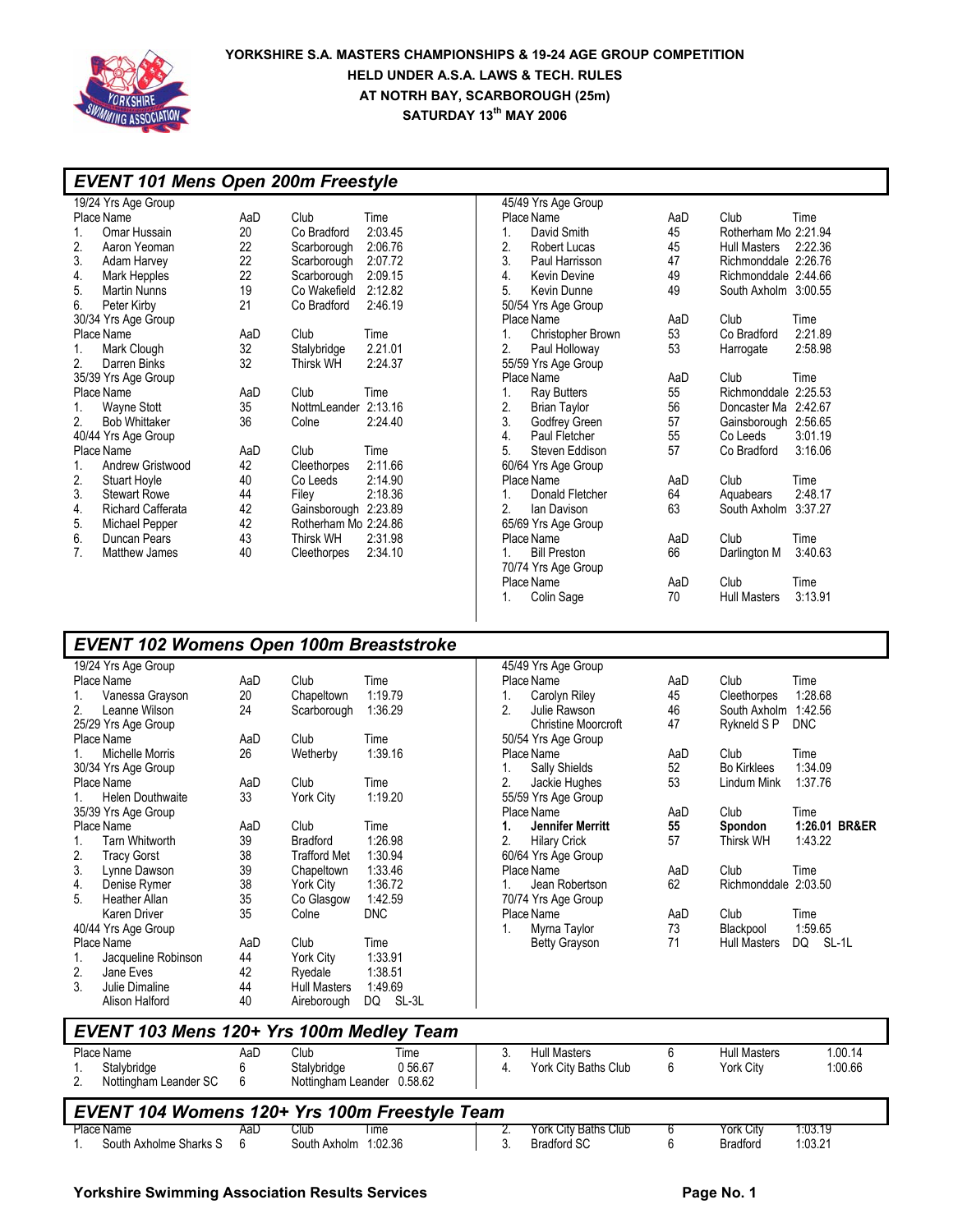

### *EVENT 105 Mens Open 50m Breaststroke*

|                  | 25/29 Yrs Age Group   |     |                    |             |
|------------------|-----------------------|-----|--------------------|-------------|
|                  | Place Name            | AaD | Club               | Time        |
| 1.               | <b>Robert Childs</b>  | 26  | East Leeds         | 31.13       |
| 2.               | Gareth Unsworth       | 27  | Stalybridge        | 32.80       |
| 3.               | John Major            | 27  | South Hunsle       | 33.77       |
|                  | 30/34 Yrs Age Group   |     |                    |             |
|                  | Place Name            | AaD | Club               | Time        |
| 1.               | Peter Bancroft        | 33  | Stalybridge        | 36.34       |
| $\overline{2}$ . | <b>Steve Morris</b>   | 34  | Gainsborough       | 39.21       |
|                  | Mark Clough           | 32  | Stalybridge        | ST-1L<br>DQ |
|                  | 35/39 Yrs Age Group   |     |                    |             |
|                  | Place Name            | AaD | Club               | Time        |
| 1.               | <b>Philip Croxall</b> | 37  | Colne              | 35.02       |
| 2.               | <b>Warren Bew</b>     | 35  | Chapeltown         | 37.35       |
| 3.               | John Pickles          | 35  | Skipton            | 39.76       |
| 4.               | Darran Fordham        | 39  | South Axholm       | 42.78       |
|                  | 40/44 Yrs Age Group   |     |                    |             |
|                  | Place Name            | AaD | Club               | Time        |
| 1.               | N Sykes               | 43  | Thorne             | 34.90       |
| 2.               | lan Harris            | 40  | Wetherby           | 35.32       |
| 3.               | Stephen Worrell       | 42  | <b>Bo Kirklees</b> | 36.50       |
| 4.               | Andrew Wilson         | 40  | Bradford           | 37.20       |
| 5.               | Graham Johnson        | 42  | Gainsborough       | 37.52       |
| 6.               | <b>Matthew James</b>  | 40  | Cleethorpes        | 38.52       |
| 7.               | Michael Pepper        | 42  | Rotherham Mo       | 39.01       |
| 8.               | Guy Hird              | 41  | Co Lincoln P       | 39.56       |
| 9.               | Mick Kingsbury        | 41  | NottmLeander       | 41.96       |
|                  |                       |     |                    |             |

|    | 45/49 Yrs Age Group   |     |                     |            |
|----|-----------------------|-----|---------------------|------------|
|    | Place Name            | AaD | Club                | Time       |
| 1. | Graham Platt          | 48  | Stalybridge         | 35.75      |
| 2. | <b>Robert Lucas</b>   | 45  | <b>Hull Masters</b> | 36.70      |
| 3. | <b>Blaise Ford</b>    | 48  | NottmLeander        | 36.72      |
| 4. | <b>Michael Dawes</b>  | 47  | Rotherham Mo        | 37.69      |
| 5. | Paul Harrisson        | 47  | Richmonddale        | 37.84      |
| 6. | David Gray            | 49  | South Axholm        | 46.88      |
|    | 50/54 Yrs Age Group   |     |                     |            |
|    | Place Name            | AaD | Club                | Time       |
| 1. | Nigel Hodkinson       | 53  | Stalybridge         | 38.13      |
| 2. | Stephen Cooper        | 50  | <b>Hull Masters</b> | 40.18      |
| 3. | Paul Holloway         | 53  | Harrogate           | 42.01      |
|    | 55/59 Yrs Age Group   |     |                     |            |
|    | Place Name            | AaD | Club                | Time       |
| 1. | <b>Brian Taylor</b>   | 56  | Doncaster Ma        | 36.37      |
| 2. | Duncan Brown          | 59  | York City           | 38.43      |
| 3. | Godfrey Green         | 57  | Gainsborough        | 40.97      |
| 4. | Klaus Thurn           | 56  | Stalybridge         | 41.73      |
| 5. | Steven Eddison        | 57  | Co Bradford         | 46.23      |
|    | 60/64 Yrs Age Group   |     |                     |            |
|    | Place Name            | AaD | Club                | Time       |
| 1. | Carl Butler           | 62  | Richmonddale        | 42.85      |
| 2. | Ian Davison           | 63  | South Axholm        | 45.39      |
|    | 65/69 Yrs Age Group   |     |                     |            |
|    | Place Name            | AaD | Club                | Time       |
| 1. | <b>Bill Moore</b>     | 69  | Halifax             | 40.12      |
|    | <b>Geoffrey Hales</b> | 67  | <b>Hull Masters</b> | <b>DNF</b> |
|    | 70/74 Yrs Age Group   |     |                     |            |
|    | Place Name            | AaD | Club                | Time       |
| 1. | Colin Sage            | 70  | <b>Hull Masters</b> | 44.46      |
| 2. | Michael Kelly         | 70  | Rotherham Mo        | 56.53      |

# *EVENT 106 Womens Open 50m Backstroke*

|     | 19/24 Yrs Age Group   |     |                 |       |
|-----|-----------------------|-----|-----------------|-------|
|     | Place Name            | AaD | Club            | Time  |
| 1.  | Vanessa Grayson       | 20  | Chapeltown      | 33.69 |
| 2.  | Hayleigh Dunne        | 19  | South Axholm    | 37.72 |
| 3.  | Leanne Wilson         | 24  | Scarborough     | 42.02 |
|     | 25/29 Yrs Age Group   |     |                 |       |
|     | Place Name            | AaD | Club            | Time  |
| 1.  | Jessica Glaister      | 27  | Aireborough     | 35.81 |
| 2.  | Alice Temple          | 27  | Co Leeds        | 42.18 |
|     | 30/34 Yrs Age Group   |     |                 |       |
|     | Place Name            | AaD | Club            | Time  |
| 1.  | Sarah Ross            | 33  | Hart            | 34.90 |
| 2.  | Sadie Osborne         | 31  | Sheffield C     | 35.38 |
| 3.  | Lynda Devanny         | 34  | <b>Bradford</b> | 42.82 |
|     | 35/39 Yrs Age Group   |     |                 |       |
|     | Place Name            | AaD | Club            | Time  |
| 1.  | Karen Holden          | 37  | Rotherham Mo    | 35.65 |
| 2.  | Anna Nicholson        | 36  | York City       | 37.64 |
| 3.  | <b>Tarn Whitworth</b> | 39  | <b>Bradford</b> | 37.87 |
| 4.  | Lynne Dawson          | 39  | Chapeltown      | 38.09 |
| 5.  | <b>Maxine Robbins</b> | 39  | NottmLeander    | 39.85 |
| 6.  | Maggie Evans          | 39  | <b>Bradford</b> | 42.89 |
| 7.  | Helen Plater          | 39  | South Axholm    | 43.12 |
| 8.  | Penny Coldbeck        | 35  | Ryedale         | 46.15 |
| 9.  | Heather Allan         | 35  | Co Glasgow      | 50.33 |
| 10. | Dawn Doughty          | 35  | Gainsborough    | 53.27 |
|     |                       |     |                 |       |

|    | 40/44 Yrs Age Group  |     |                     |         |
|----|----------------------|-----|---------------------|---------|
|    | Place Name           | AaD | Club                | Time    |
| 1. | Julie Bennett        | 44  | Co Leeds            | 34.71   |
| 2. | Dawn Clark           | 42  | Gainsborough        | 38.28   |
| 3. | Jacqueline Robinson  | 44  | York City           | 41.11   |
| 4. | Mandy Lewis          | 42  | South Axholm        | 48.79   |
|    | 45/49 Yrs Age Group  |     |                     |         |
|    | Place Name           | AaD | Club                | Time    |
| 1. | Berry Wilson         | 46  | Spondon             | 35.84   |
|    | 2. Alison Dudley     | 46  | Gainsborough        | 44.00   |
| 3. | Julie Rawson         | 46  | South Axholm        | 50.48   |
| 4. | Margaret Gray        | 49  | South Axholm        | 1:05.61 |
|    | 50/54 Yrs Age Group  |     |                     |         |
|    | Place Name           | AaD | Club                | Time    |
| 1. | Jackie Hughes        | 53  | Lindum Mink         | 46.41   |
|    | 55/59 Yrs Age Group  |     |                     |         |
|    | Place Name           | AaD | Club                | Time    |
| 1. | Anne Russell         | 55  | York City           | 44.87   |
| 2. | Carol Brown          | 59  | York City           | 47.02   |
| 3. | Aileen Ibbotson      | 56  | Co Bradford         | 55.67   |
|    | 60/64 Yrs Age Group  |     |                     |         |
|    | Place Name           | AaD | Club                | Time    |
| 1. | Shirley Hinchliffe   | 60  | South Axholm        | 50.15   |
| 2. | <b>Gill Vinten</b>   | 60  | Filey               | 51.77   |
| 3. | Jean Robertson       | 62  | Richmonddale        | 56.72   |
|    | 65/69 Yrs Age Group  |     |                     |         |
|    | Place Name           | AaD | Club                | Time    |
| 1. | Irene Allan          | 65  | Co Glasgow          | 59.91   |
|    | 70/74 Yrs Age Group  |     |                     |         |
|    | Place Name           | AaD | Club                | Time    |
| 1. | <b>Betty Grayson</b> | 71  | <b>Hull Masters</b> | 1:02.81 |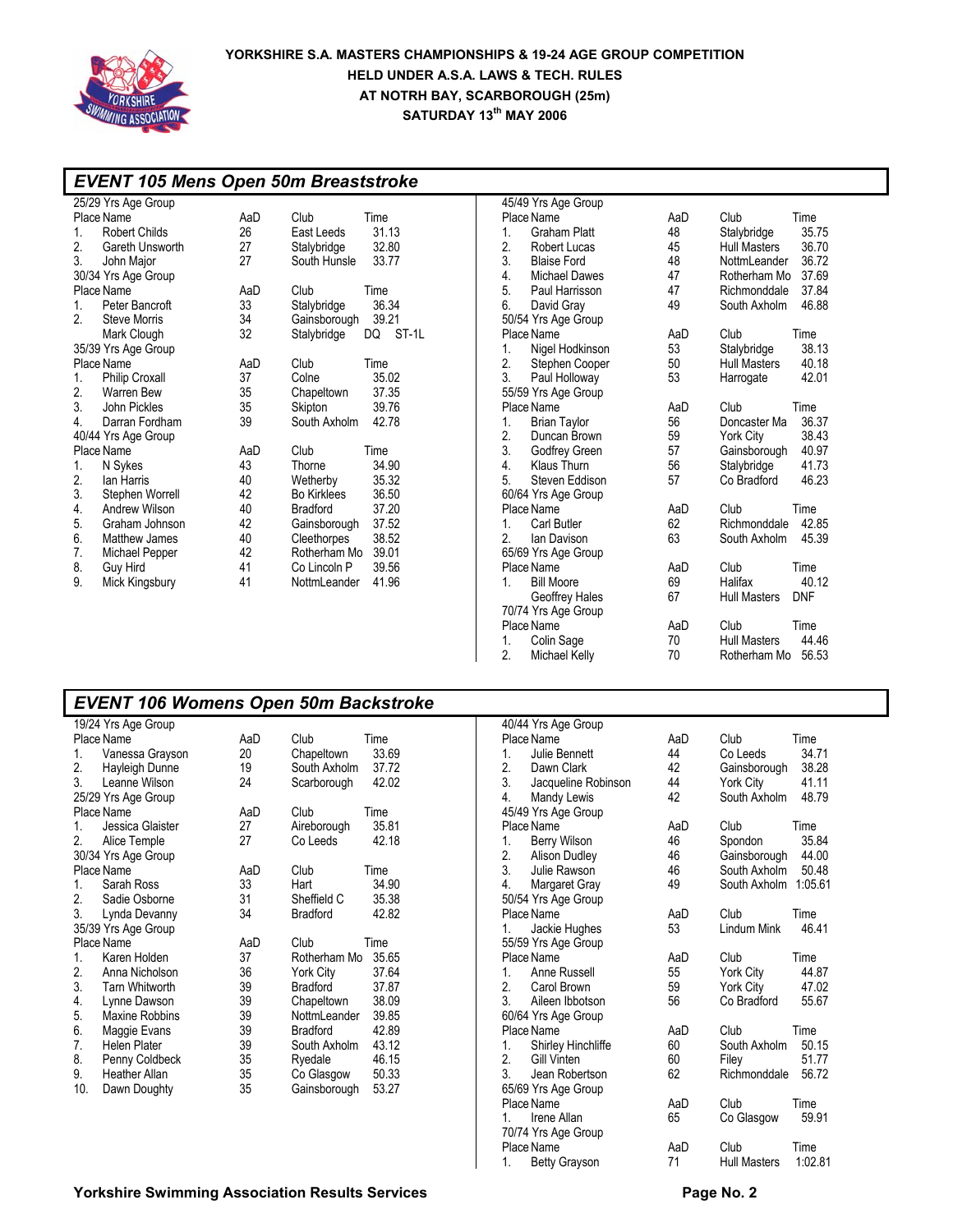

| EVENT 107 Mens 200+ Yrs 100m Medley Team      |     |                      |         |    |                        |     |                      |         |
|-----------------------------------------------|-----|----------------------|---------|----|------------------------|-----|----------------------|---------|
| Place Name                                    | AaD | Club                 | Time    | 4. | Stalybridge            | 6   | Stalybridge          | 1:04.56 |
| Hull Masters SC<br>1.                         | 6   | <b>Hull Masters</b>  | 1:02.34 | 5. | York City Baths Club   | 6   | York City            | 1:05.05 |
| 2.<br>Gainsborough SC                         | 6   | Gainsborough 1:02.61 |         | 6. | South Axholme Sharks S | 6   | South Axholm 1:16.06 |         |
| <b>Richmond Dales SC</b><br>3.                | 6   | Richmonddale 1:03.24 |         |    |                        |     |                      |         |
| EVENT 108 Womens 200+ Yrs 100m Freestyle Team |     |                      |         |    |                        |     |                      |         |
| Place Name                                    | AaD | Club                 | Time    | 2. | York City Baths Club   | 6   | York City            | 1:13.79 |
| Filey<br>1.                                   | 6   | Filey                | 1:09.98 | 3. | <b>Hull Masters SC</b> | 6   | <b>Hull Masters</b>  | 1:13.88 |
| <b>EVENT 109 Mens Open 100m Butterfly</b>     |     |                      |         |    |                        |     |                      |         |
| 19/24 Yrs Age Group                           |     |                      |         |    | 45/49 Yrs Age Group    |     |                      |         |
| Place Name                                    | AaD | Club                 | Time    |    | Place Name             | AaD | Club                 | Time    |
| Omar Hussain<br>1.                            | 20  | Co Bradford          | 1:02.80 | 1. | Paul Omerod            | 48  | Co Wakefield         | 1:08.58 |
| 2.<br>Adam Harvey                             | 22  | Scarborough          | 1:04.25 | 2. | lan Harman             | 47  | <b>Hull Masters</b>  | 1:11.71 |
| 30/34 Yrs Age Group                           |     |                      |         | 3. | Graham Platt           | 48  | Stalybridge          | 1:13.57 |
| Place Name                                    | AaD | Club                 | Time    |    | 50/54 Yrs Age Group    |     |                      |         |
| David Cuthbert<br>1.                          | 31  | Donc Dartes          | 1:10.81 |    | Place Name             | AaD | Club                 | Time    |
| 40/44 Yrs Age Group                           |     |                      |         | 1. | Christopher Brown      | 53  | Co Bradford          | 1:07.92 |
| Place Name                                    | AaD | Club                 | Time    | 2. | Malcolm Clark          | 50  | Co Leeds             | 1:17.82 |
| 1.<br>Andrew Gristwood                        | 42  | Cleethorpes          | 1:11.17 |    | Derek Lloyd            | 51  | Stalybridge          | DQ T-2L |
| 2.<br>Michael Pepper                          | 42  | Rotherham Mo 1:12.17 |         |    |                        |     |                      |         |
| 3.<br>Guy Hird                                | 41  | Co Lincoln P         | 1:19.30 |    |                        |     |                      |         |
|                                               |     |                      |         |    |                        |     |                      |         |
| <b>EVENT 110 Womens Open 100m Freestyle</b>   |     |                      |         |    |                        |     |                      |         |
| 19/24 Yrs Age Group                           |     |                      |         |    | 40/44 Yrs Age Group    |     |                      |         |
| Place Name                                    | AaD | Club                 | Time    |    | Place Name             | AaD | Club                 | Time    |
| Julie Owen<br>1.                              | 20  | Scarborough          | 1:02.59 | 1. | Karen Richardson       | 43  | Cleethorpes          | 1:07.66 |
| 2.<br>Hayleigh Dunne                          | 19  | South Axholm 1:09.39 |         | 2. | Jacqueline Robinson    | 44  | York City            | 1:15.34 |
| 25/29 Yrs Age Group                           |     |                      |         | 3. | Audrey Brown           | 43  | Oswestry Ott 1:17.22 |         |
| Place Name                                    | AaD | Club                 | Time    | 4. | Julie Hirst            | 41  | South Axholm 1:21.02 |         |
| 1.<br>Sarah Kinsey                            | 27  | Co Wakefield         | 1:08.87 | 5. | Julie Dimaline         | 44  | <b>Hull Masters</b>  | 1:32.88 |
| 2.<br>Suzanne Clark                           | 25  | <b>Hull Masters</b>  | 1:08.99 |    | 45/49 Yrs Age Group    |     |                      |         |
| 3.<br>Alice Temple                            | 27  | Co Leeds             | 1:16.46 |    | Place Name             | AaD | Club                 | Time    |
| Michelle Morris<br>4.                         | 26  | Wetherby             | 1:18.47 | 1. | Jill Jones             | 49  | <b>Trafford Met</b>  | 1:07.45 |
| 30/34 Yrs Age Group                           |     |                      |         | 2. | <b>Berry Wilson</b>    | 46  | Spondon              | 1:08.89 |
| Place Name                                    | AaD | Club                 | Time    | 3. | Julie Rawson           | 46  | South Axholm 1:31.88 |         |
| 1.<br>Emma Woods                              | 30  | Co Leeds             | 1:08.95 |    | 50/54 Yrs Age Group    |     |                      |         |
| 35/39 Yrs Age Group                           |     |                      |         |    | Place Name             | AaD | Club                 | Time    |
| Place Name                                    | AaD | Club                 | Time    | 1. | Sally Shields          | 52  | <b>Bo Kirklees</b>   | 1:20.22 |
| Lynne Dawson<br>1.                            | 39  | Chapeltown           | 1:09.65 |    | 60/64 Yrs Age Group    |     |                      |         |
| 2.<br><b>Ruth Rhodes</b>                      | 38  | <b>Bradford</b>      | 1:11.40 |    | Place Name             | AaD | Club                 | Time    |
| 3.<br>Fiona Harris                            | 37  | Wetherby             | 1:15.76 | 1. | Margaret Groke         | 64  | <b>Hull Masters</b>  | 1:38.96 |
| 4.<br>Heather Allan                           | 35  | Co Glasgow           | 1:23.45 | 2. | <b>Gill Vinten</b>     | 60  | Filey                | 1:41.38 |
| 5.<br>Dawn Doughty                            | 35  | Gainsborough 1:38.43 |         | 3. | Shirley Hinchliffe     | 60  | South Axholm 1:45.39 |         |
|                                               |     |                      |         |    | 65/69 Yrs Age Group    |     |                      |         |
|                                               |     |                      |         |    | Place Name             | AaD | Club                 | Time    |
|                                               |     |                      |         | 1. | Irene Allan            | 65  | Co Glasgow           | 1:54.94 |
|                                               |     |                      |         |    | 70/74 Yrs Age Group    |     |                      |         |
|                                               |     |                      |         |    | Place Name             | AaD | Club                 | Time    |

 $\mathbf{I}$ 

1. Sheila Brown 72 York City 2:01.89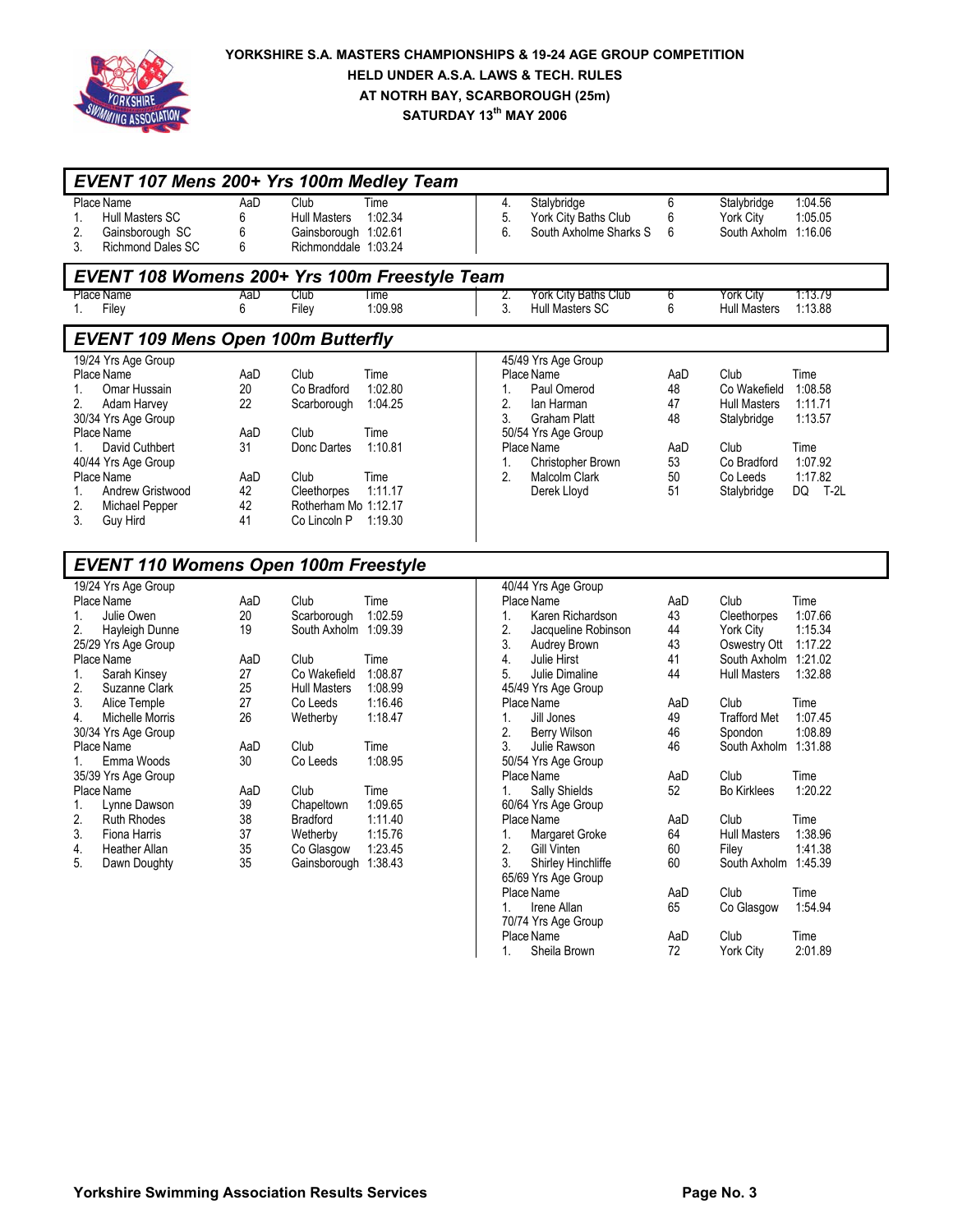

|                  | <b>EVENT 111 Mens Open 50m Freestyle</b> |     |                             |                           |     |                              |  |  |
|------------------|------------------------------------------|-----|-----------------------------|---------------------------|-----|------------------------------|--|--|
|                  | 19/24 Yrs Age Group                      |     |                             | 45/49 Yrs Age Group       |     |                              |  |  |
|                  | Place Name                               | AaD | Club<br>Time                | Place Name                | AaD | Club<br>Time                 |  |  |
| 1.               | Mark Hepples                             | 22  | 25.50<br>Scarborough        | 1.<br><b>Robert Lucas</b> | 45  | 25.88<br><b>Hull Masters</b> |  |  |
| 2.               | Omar Hussain                             | 20  | 26.37<br>Co Bradford        | 2.<br><b>Blaise Ford</b>  | 48  | NottmLeander<br>27.77        |  |  |
| 3.               | Adam Plowman                             | 20  | 28.52<br><b>York City</b>   | 3.<br>lan Harman          | 47  | 28.18<br><b>Hull Masters</b> |  |  |
| 4.               | Martin Nunns                             | 19  | 28.53<br>Co Wakefield       | 4.<br>Graham Acton        | 47  | 28.54<br><b>Bradford</b>     |  |  |
| 5.               | Peter Kirby                              | 21  | 29.40<br>Co Bradford        | 5.<br>Paul Omerod         | 48  | 29.93<br>Co Wakefield        |  |  |
|                  | 25/29 Yrs Age Group                      |     |                             | 6.<br>Michael Dawes       | 47  | 30.51<br>Rotherham Mo        |  |  |
|                  | Place Name                               | AaD | Club<br>Time                | 7.<br>Paul Harrisson      | 47  | 30.53<br>Richmonddale        |  |  |
| 1.               | <b>Philip Pratt</b>                      | 25  | 24.90<br>East Leeds         | 8.<br><b>Kevin Devine</b> | 49  | 33.98<br>Richmonddale        |  |  |
| 2.               | <b>Robert Childs</b>                     | 26  | 25.46<br>East Leeds         | 9.<br>Kevin Dunne         | 49  | 34.79<br>South Axholm        |  |  |
| 3.               | John Maior                               | 27  | 25.92<br>South Hunsle       | David Smith               | 45  | Rotherham MoDQ ST-1L         |  |  |
|                  |                                          |     |                             |                           |     |                              |  |  |
| 4.               | Gareth Unsworth                          | 27  | 25.99<br>Stalybridge        | 50/54 Yrs Age Group       |     |                              |  |  |
| 5.               | Ed Turley                                | 26  | 27.43<br><b>York City</b>   | Place Name                | AaD | Club<br>Time                 |  |  |
| 6.               | Paul Wainwright                          | 28  | York City<br>27.83          | Stephen Whitfield<br>1.   | 54  | 28.64<br>Derwent Vall        |  |  |
| 7.               | James Ramsden                            | 27  | 28.04<br>Skipton            | 2.<br>Stephen Cooper      | 50  | <b>Hull Masters</b><br>31.62 |  |  |
|                  | 30/34 Yrs Age Group                      |     |                             | 3.<br>Nigel Hodkinson     | 53  | 32.60<br>Stalybridge         |  |  |
|                  | Place Name                               | AaD | Club<br>Time                | 4.<br>Malcolm Clark       | 50  | Co Leeds<br>32.63            |  |  |
| 1.               | David Cuthbert                           | 31  | 26.25<br>Donc Dartes        | 5.<br>Derek Lloyd         | 51  | 33.29<br>Stalybridge         |  |  |
| 2.               | Mark Clough                              | 32  | 27.33<br>Stalybridge        | 6.<br>Paul Holloway       | 53  | 33.82<br>Harrogate           |  |  |
| 3.               | Darren Binks                             | 32  | 29.14<br>Thirsk WH          | 55/59 Yrs Age Group       |     |                              |  |  |
| 4.               | Peter Bancroft                           | 33  | 30.45<br>Stalybridge        | Place Name                | AaD | Club<br>Time                 |  |  |
| 5.               | <b>Steve Morris</b>                      | 34  | 32.79<br>Gainsborough       | 1.<br>Duncan Brown        | 59  | 30.32<br>York City           |  |  |
|                  | 35/39 Yrs Age Group                      |     |                             | 2.<br><b>Brian Taylor</b> | 56  | 30.84<br>Doncaster Ma        |  |  |
|                  | Place Name                               | AaD | Club<br>Time                | 3.<br>Michael Keeble      | 55  | 31.43<br>Gainsborough        |  |  |
| 1.               | Wayne Stott                              | 35  | NottmLeander<br>26.91       | 4.<br>Paul Fletcher       | 55  | 34.50<br>Co Leeds            |  |  |
| 2.               | Philip Croxall                           | 37  | Colne<br>27.60              | 5.<br>Klaus Thurn         | 56  | 36.38<br>Stalybridge         |  |  |
| 3.               | <b>Richard Thraves</b>                   | 38  | 27.72<br>Filey              | 6.<br>Steven Eddison      | 57  | 37.53<br>Co Bradford         |  |  |
| 4.               | Warren Bew                               | 35  | 27.75<br>Chapeltown         | 60/64 Yrs Age Group       |     |                              |  |  |
| 5.               | Chris Sheppard                           | 37  | 28.43<br>NottmLeander       | Place Name                | AaD | Club<br>Time                 |  |  |
| 6.               | John King                                | 37  | 29.30<br>South Axholm       | 1.<br>Donald Fletcher     | 64  | 33.77<br>Aquabears           |  |  |
| $\overline{7}$ . | <b>Bob Whittaker</b>                     | 36  | 29.65<br>Colne              | 2.<br><b>Carl Butler</b>  | 62  | 35.44<br>Richmonddale        |  |  |
| 8.               | John Pickles                             | 35  | Skipton<br>30.04            | 65/69 Yrs Age Group       |     |                              |  |  |
| 9.               | <b>Matthew Pearce</b>                    | 37  | 30.88<br>NottmLeander       | Place Name                | AaD | Club<br>Time                 |  |  |
| 10.              | Darran Fordham                           | 39  | 32.62<br>South Axholm       | 1.<br>Peter Kendrew       | 66  | York City<br>30.67           |  |  |
|                  | 40/44 Yrs Age Group                      |     |                             | 2.<br>Dennis Harrison     | 69  | 34.32<br><b>Hull Masters</b> |  |  |
|                  | Place Name                               | AaD | Club<br>Time                | 3.<br><b>Bill Preston</b> | 66  | 46.13<br>Darlington M        |  |  |
| 1 <sub>1</sub>   | lan Harris                               |     |                             |                           | 67  | <b>Hull Masters</b><br>47.66 |  |  |
|                  |                                          | 40  | Wetherby<br>28.07           | 4.<br>Geoffrey Hales      |     |                              |  |  |
| 2.               | <b>Stewart Rowe</b>                      | 44  | Filey<br>28.15              | 70/74 Yrs Age Group       |     |                              |  |  |
| 3.               | Paul Gibbs                               | 40  | 28.31<br><b>York City</b>   | Place Name                | AaD | Club<br>Time                 |  |  |
| 4.               | Richard Cafferata                        | 42  | 29.15<br>Gainsborough       | Alan Clarkson<br>1.       | 70  | York City<br>33.67           |  |  |
| 5.               | Duncan Pears                             | 43  | 29.18<br><b>Thirsk WH</b>   | 2.<br>Colin Sage          | 70  | 37.76<br><b>Hull Masters</b> |  |  |
| 6.               | Stephen Worrell                          | 42  | 29.41<br><b>Bo Kirklees</b> | 3.<br>Michael Kelly       | 70  | Rotherham Mo 42.06           |  |  |
| 7.               | Andrew Wilson                            | 40  | 30.38<br><b>Bradford</b>    | 75 Yrs/Over Age Group     |     |                              |  |  |
| 8.               | <b>Richard Rymer</b>                     | 42  | 30.44<br>York City          | Place Name                | AaD | Club<br>Time                 |  |  |
| 9.               | Graham Johnson                           | 42  | 30.74<br>Gainsborough       | 1.<br>Raoul Feld          | 76  | Grimsby Sant<br>41.96        |  |  |
| 10.              | Jari Goddard                             | 43  | 30.76<br>Gainsborough       |                           |     |                              |  |  |
| 11.              | Michael Pepper                           | 42  | 31.14<br>Rotherham Mo       |                           |     |                              |  |  |
| 12.              | Mick Kingsbury                           | 41  | 32.65<br>NottmLeander       |                           |     |                              |  |  |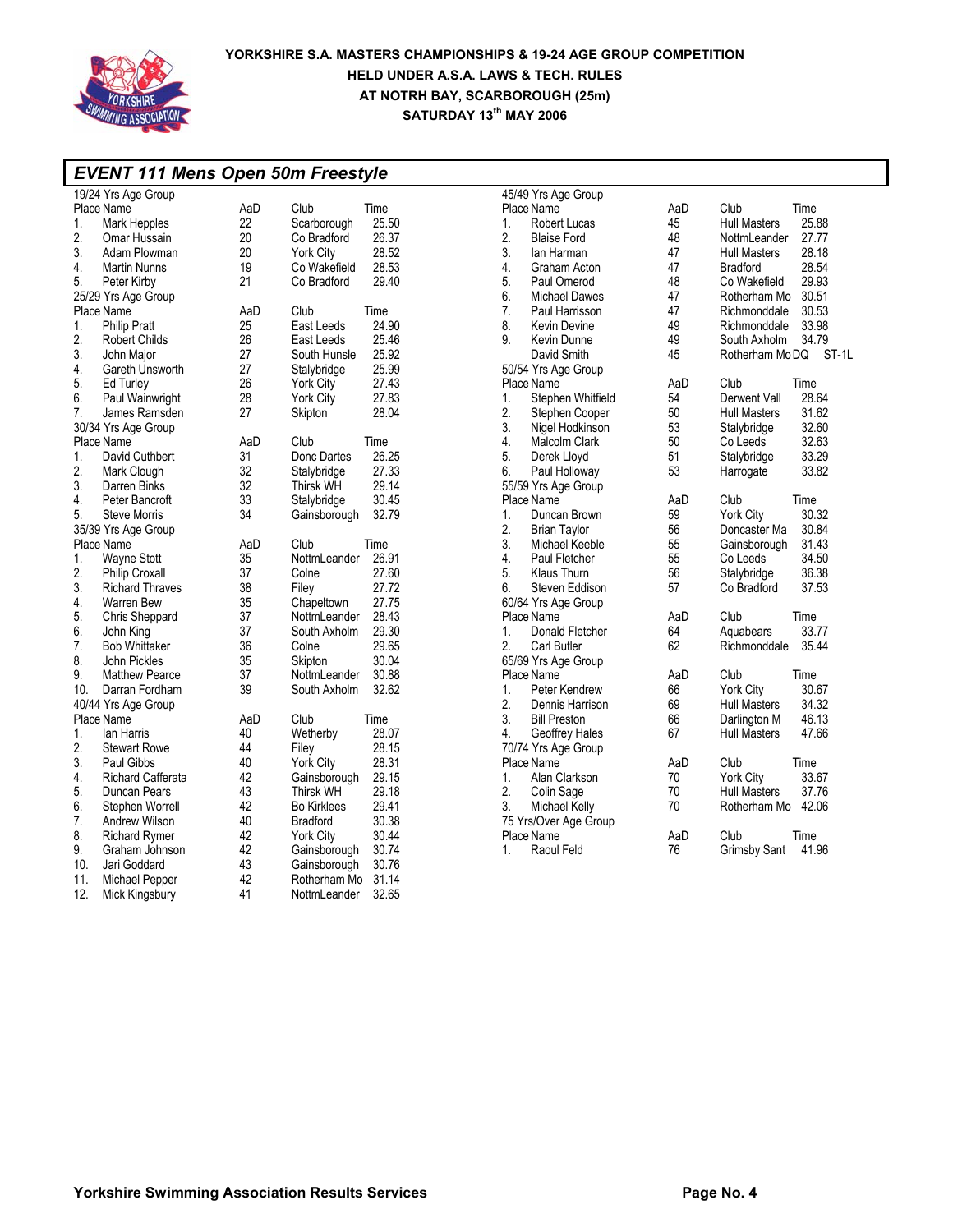

| <b>EVENT 112 Womens Open 50m Butterfly</b>  |     |                     |         |          |                                   |     |                      |         |
|---------------------------------------------|-----|---------------------|---------|----------|-----------------------------------|-----|----------------------|---------|
| 19/24 Yrs Age Group                         |     |                     |         |          | 40/44 Yrs Age Group               |     |                      |         |
| Place Name                                  | AaD | Club                | Time    |          | Place Name                        | AaD | Club                 | Time    |
| 1.<br>Julie Owen                            | 20  | Scarborough         | 31.05   | 1.       | Audrey Brown                      | 43  | Oswestry Ott         | 37.92   |
| 2.<br>Lois Farrier                          | 24  | Donc Dartes         | 32.40   | 2.       | Dawn Clark                        | 42  | Gainsborough         | 38.57   |
| 3.<br>Sarah Dawes                           | 21  | Rotherham Mo        | 33.01   | 3.       | Julie Hirst                       | 41  | South Axholm         | 40.47   |
| Vanessa Grayson<br>4.                       | 20  | Chapeltown          | 33.64   | 4.       | Mandy Lewis                       | 42  | South Axholm         | 50.82   |
| 25/29 Yrs Age Group                         |     |                     |         |          | 45/49 Yrs Age Group               |     |                      |         |
| Place Name                                  | AaD | Club                | Time    |          | Place Name                        | AaD | Club                 | Time    |
| Sarah Kinsey<br>1.                          | 27  | Co Wakefield        | 33.29   | 1.       | Carolyn Riley                     | 45  | Cleethorpes          | 36.57   |
| 2.<br>Jessica Glaister                      | 27  | Aireborough         | 34.44   | 2.       | Sally Macalister                  | 48  | Aireborough          | 49.67   |
| 3.<br>Evelyn Bate                           | 27  | Wetherby            | 35.70   | 3.       | Julie Rawson                      | 46  | South Axholm         | 52.44   |
| 30/34 Yrs Age Group                         |     |                     |         |          | 50/54 Yrs Age Group               |     |                      |         |
| Place Name                                  | AaD | Club                | Time    |          | Place Name                        | AaD | Club                 | Time    |
| Sadie Osborne<br>1.                         | 31  | Sheffield C         | 33.99   | 1.       | Sally Shields                     | 52  | <b>Bo Kirklees</b>   | 39.80   |
| 2.<br>Emma Woods                            | 30  | Co Leeds            | 34.03   |          | 55/59 Yrs Age Group               |     |                      |         |
| 3.<br>Kaye Arbon                            | 34  | Gainsborough        | 41.19   |          | Place Name                        | AaD | Club                 | Time    |
| 4.<br>Lynda Devanny                         | 34  | <b>Bradford</b>     | 46.06   | 1.       | Jennifer Merritt                  | 55  | Spondon              | 36.20   |
| 35/39 Yrs Age Group                         |     |                     |         |          | 60/64 Yrs Age Group               |     |                      |         |
| Place Name                                  | AaD | Club                | Time    |          | Place Name                        | AaD | Club                 | Time    |
| 1.<br><b>Tracy Gorst</b>                    | 38  | <b>Trafford Met</b> | 34.98   | 1.       | Shirley Hinchliffe                | 60  | South Axholm         | 55.14   |
| 2.<br><b>Ruth Rhodes</b>                    | 38  | <b>Bradford</b>     | 35.00   |          | 65/69 Yrs Age Group               |     |                      |         |
| 3.<br>Karen Holden                          | 37  | Rotherham Mo        | 35.58   |          | Place Name                        | AaD | Club                 | Time    |
| 4.<br>Denise Rymer                          | 38  | York City           | 36.56   | 1.       | Irene Allan                       | 65  | Co Glasgow           | 59.06   |
| 5.<br>Anna Nicholson                        | 36  | <b>York City</b>    | 38.65   |          | 70/74 Yrs Age Group               |     |                      |         |
| 6.<br>Heather Robson                        | 38  | Ryedale             | 39.16   |          | Place Name                        | AaD | Club                 | Time    |
| 7.<br>Maxine Robbins                        | 39  | NottmLeander        | 43.43   | 1.       | <b>Betty Grayson</b>              | 71  | <b>Hull Masters</b>  | 1:01.80 |
| 8.<br><b>Heather Allan</b>                  | 35  | Co Glasgow          | 45.52   |          |                                   |     |                      |         |
| EVENT 113 Mens 160+ Yrs 100m Freestyle Team |     |                     |         |          |                                   |     |                      |         |
| Place Name                                  | AaD | Club                | Time    | 3.       | Gainsborough SC                   | 6   | Gainsborough         | 56.14   |
| Nottingham Leander<br>1.                    | 6   | NottmLeander        | 51.90   | 4.       | South Axholme Sharks S            | 6   | South Axholm 1:01.57 |         |
| 2.<br>Stalybridge                           | 6   | Stalybridge         | 52.57   |          |                                   |     |                      |         |
| EVENT 114 Womens 160+ Yrs 100m Medley Team  |     |                     |         |          |                                   |     |                      |         |
| Place Name                                  | AaD | Club                | Time    | 2.       | Gainsborough SC                   | 6   | Gainsborough 1:18.10 |         |
| York City Baths Club<br>1.                  | 6   | York City           | 1:11.84 | 3.       | South Axholme Sharks S            | 6   | South Axholm 1:28.09 |         |
| <b>EVENT 115 Mens Open 100m Backstroke</b>  |     |                     |         |          |                                   |     |                      |         |
|                                             |     |                     |         |          |                                   |     |                      |         |
| 19/24 Yrs Age Group<br>Place Name           | AaD | Club                | Time    |          | 45/49 Yrs Age Group<br>Place Name | AaD | Club                 | Time    |
|                                             | 21  | Co Bradford         | 1:18.45 |          |                                   | 46  | <b>Hull Masters</b>  | 1:09.31 |
| Peter Kirby<br>1.<br>25/29 Yrs Age Group    |     |                     |         | 1.<br>2. | Stephen Allen<br>Graham Acton     | 47  | <b>Bradford</b>      | 1:11.31 |
| Place Name                                  | AaD | Club                | Time    |          | 50/54 Yrs Age Group               |     |                      |         |
| <b>Philip Pratt</b><br>1.                   | 25  | East Leeds          | 1:01.82 |          | Place Name                        | AaD | Club                 | Time    |
| James Ramsden                               | 27  | Skipton             | 1:14.33 | 1.       | <b>Christopher Brown</b>          | 53  | Co Bradford          | 1:09.80 |
| 35/39 Yrs Age Group                         |     |                     |         |          | 55/59 Yrs Age Group               |     |                      |         |
| Place Name                                  | AaD | Club                | Time    |          | Place Name                        | AaD | Club                 | Time    |
| Warren Bew<br>1.                            | 35  | Chapeltown          | 1:10.33 |          | 60/64 Yrs Age Group               |     |                      |         |
| 2.<br><b>Bob Whittaker</b>                  | 36  | Colne               | 1:18.85 |          | Place Name                        | AaD | Club                 | Time    |
| 40/44 Yrs Age Group                         |     |                     |         | 1.       | lan Davison                       | 63  | South Axholm 1:42.74 |         |
| Place Name                                  | AaD | Club                | Time    | 2.       | Donald Fletcher                   | 64  | Aquabears            | 1:46.59 |
| <b>Stuart Hoyle</b><br>1.                   | 40  | Co Leeds            | 1:12.44 |          | 65/69 Yrs Age Group               |     |                      |         |
| 2.<br>Andrew Wilson                         | 40  | <b>Bradford</b>     | 1:13.35 |          | Place Name                        | AaD | Club                 | Time    |
| 3.<br>Guy Hird                              | 41  | Co Lincoln P        | 1:15.90 | 1.       | <b>Bill Moore</b>                 | 69  | Halifax              | 1:42.61 |
| Andrew Gristwood<br>4.                      | 42  | Cleethorpes         | 1:17.46 | 2.       | Geoffrey Hales                    | 67  | <b>Hull Masters</b>  | 1:54.58 |
|                                             |     |                     |         |          | 70/74 Yrs Age Group               |     |                      |         |
|                                             |     |                     |         |          | Place Name                        | AaD | Club                 | Time    |
|                                             |     |                     |         | 1.       | <b>Michael Kelly</b>              | 70  | Rotherham Mo 1:45.26 |         |
|                                             |     |                     |         |          | 75 Yrs/Over Age Group             |     |                      |         |
|                                             |     |                     |         |          | Place Name                        | AaD | Club                 | Time    |
|                                             |     |                     |         | 1.       | Raoul Feld                        | 76  | Grimsby Sant 1:57.85 |         |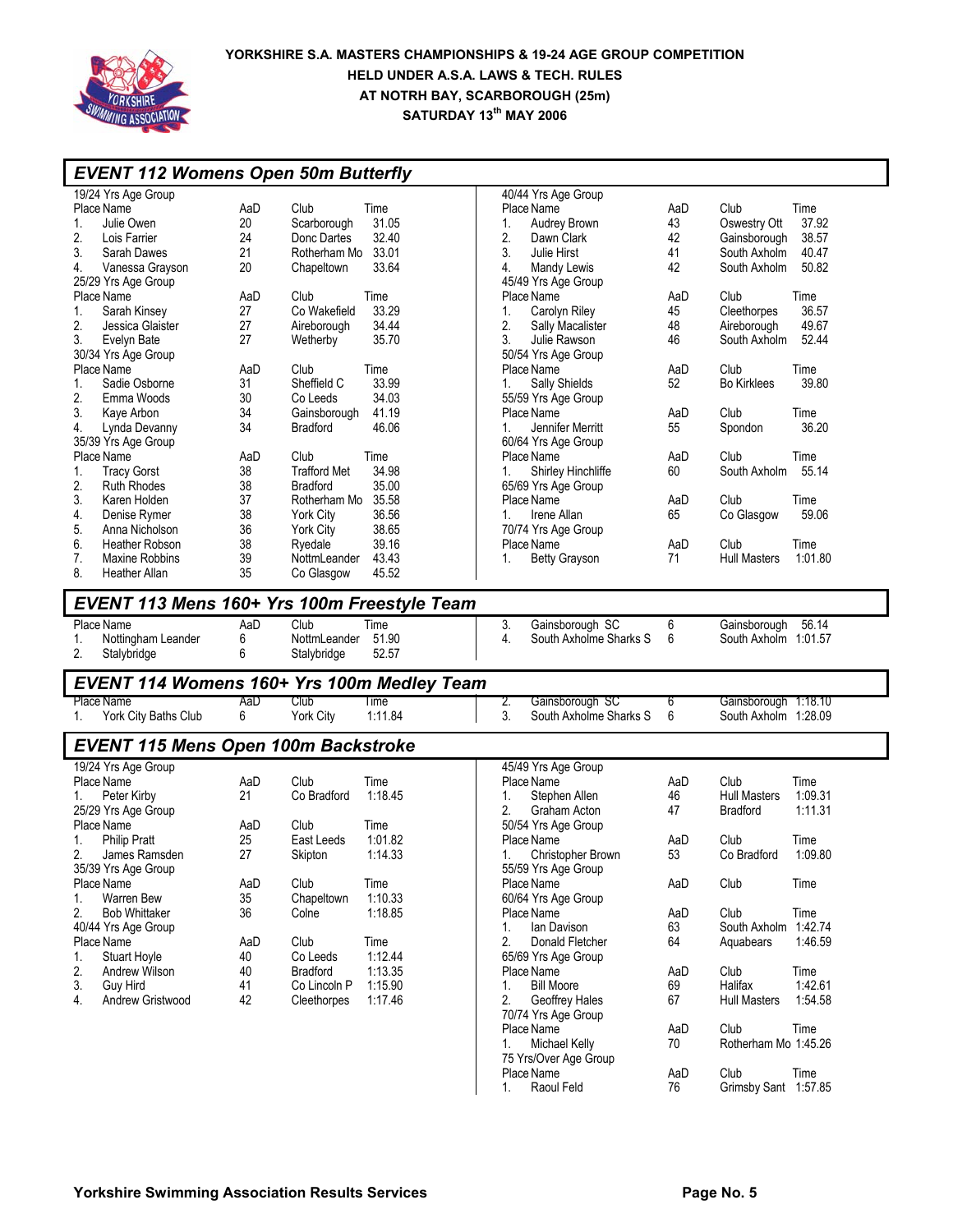

#### *EVENT 116 Womens Open 100m IM*  19/24 Yrs Age Group Place Name **AaD** Club Time 1. Vanessa Grayson 20 Chapeltown 1:13.49 2. Lois Farrier 24 Donc Dartes 25/29 Yrs Age Group Place Name AaD Club Time 1. Suzanne Clark 25 Hull Masters 1:18.32 2. Sarah Kinsey 27 Co Wakefield 1:18.61 3. Jessica Glaister 27 Aireborough 1:18.95 4. Evelyn Bate 27 Wetherby 1:22.86 5. Celine Guennebaud 30/34 Yrs Age Group Place Name  $\begin{array}{ccc} \text{Place Name} & \text{AaD} & \text{Club} & \text{Time} \\ 1. & \text{Sadie Osborne} & 31 & \text{Sheffield C} & 1:16. \end{array}$ 1. Sadie Osborne 31 Sheffield C 1:16.87 Emma Woods 3. Katie Redfern 33 NottmLeander 1:25.84 Hull Masters 1:29.74 5. Kaye Arbon 34 Gainsborough 1:29.80 Lynda Devanny 35/39 Yrs Age Group Place Name **AaD** Club Time 1. Tarn Whitworth 39 Bradford 1:18.13 Rotherham Mo 1:18.82<br>Bradford 1:20.26 3. Ruth Rhodes 38 Bradford 1:20.26 4. Fiona Harris 37 Wetherby 1:26.34 5. Denise Rymer 38 York City 1:26.35 6. Maxine Robbins 39 NottmLeander 1:29.08 Heather Robson 8. Heather Allan 35 Co Glasgow 1:36.23 Gainsborough 1:53.31 40/44 Yrs Age Group Place Name **AaD** Club Time 1. Dawn Clark 42 Gainsborough 1:27.43 Jacqueline Robinson 44 York City 1:27.54 3. Audrey Brown 43 Oswestry Ott 1:32.28 4. Julie Hirst 41 South Axholm 1:35.13 5. Jane Eves 42 Ryedale 1:39.55 6. Julie Dimaline 44 Hull Masters 1:47.76 45/49 Yrs Age Group Place Name **AaD** Club Time<br>1. Jill Jones 49 Trafford Met 1:19.55 1. Jill Jones 49 Trafford Met 2. Carolyn Riley 45 Cleethorpes 2. Carolyn Riley 45 Cleethorpes 1:21.15 3. Lynne Nunns 45 Co Wakefield 1:41.62 4. Julie Rawson 46 South Axholm 1:50.17 48 Aireborough 1:50.94<br>49 South Axholm 2:39.52 6. Margaret Gray 49 South Axholm 2:39.52 50/54 Yrs Age Group Place Name <br>
1. Sally Shields <br>
1. Sally Shields <br>
1.29.64 1. Sally Shields 2. Jackie Hughes 53 Lindum Mink 1:38.57 55/59 Yrs Age Group Place Name  $\begin{array}{ccc} \text{Place Name} & \text{Area} & \text{Area} \\ \text{Area} & \text{Area} & \text{Area} \\ \text{Area} & \text{Area} & \text{Area} \\ \text{Area} & \text{Area} & \text{Area} \\ \text{Area} & \text{Area} & \text{Area} \\ \text{Area} & \text{Area} & \text{Area} \\ \text{Area} & \text{Area} & \text{Area} \\ \text{Area} & \text{Area} & \text{Area} \\ \text{Area} & \text{Area} & \text{Area} \\ \text{Area} & \text{Area} & \text{Area} \\ \text{Area} & \text{Area} & \text{Area} \\ \text{Area$ 1. Anne Russell 55 York City 1:39.33 2. Hilary Crick 60/64 Yrs Age Group Place Name **AaD** Club Time 1. Shirley Hinchliffe 60 South Axholm 1:55.88 2. Jean Robertson 62 Richmonddale 2:02.62 65/69 Yrs Age Group Place Name **AaD** Club Time 1. Irene Allan 65 Co Glasgow 2:09.16 70/74 Yrs Age Group Place Name AaD Club Time 1. Betty Grayson 71 Hull Masters 2:09.45 2. Sheila Brown 72 York City 2:27.86

### *EVENT 201 Womens Open 200m Freestyle*

|                | 19/24 Yrs Age Group |     |                      |         |
|----------------|---------------------|-----|----------------------|---------|
|                | Place Name          | AaD | Club                 | Time    |
| 1.             | Lois Farrier        | 24  | Donc Dartes          | 2:24.12 |
| 2.             | Hayleigh Dunne      | 19  | South Axholm 2:38.68 |         |
|                | 25/29 Yrs Age Group |     |                      |         |
|                | Place Name          | AaD | Club                 | Time    |
| 1.             | Alice Temple        | 27  | Co Leeds             | 2:46.16 |
| 2 <sub>1</sub> | Michelle Morris     | 26  | Wetherby             | 3:00.72 |
|                | 30/34 Yrs Age Group |     |                      |         |
|                | Place Name          | AaD | Club                 | Time    |
| 1.             | Sarah Ross          | 33  | Hart                 | 2:17.82 |
| 2.             | Katie Redfern       | 33  | NottmLeander 2:43.58 |         |
| 3.             | Colleen Bristow     | 31  | Hull Masters         | 2:52.18 |
|                | 35/39 Yrs Age Group |     |                      |         |
|                | Place Name          | AaD | Club                 | Time    |
| 1.             | Fiona Harris        | 37  | Wetherby             | 2:45.50 |
| 2.             | Heather Allan       | 35  | Co Glasgow           | 3:06.23 |
| 3.             | Dawn Doughty        | 35  | Gainsborough         | 3:33.77 |
|                |                     |     |                      |         |

|    | 40/44 Yrs Age Group   |     |                      |         |
|----|-----------------------|-----|----------------------|---------|
|    | Place Name            | AaD | Club                 | Time    |
| 1. | Karen Richardson      | 43  | Cleethorpes          | 2:27.17 |
|    | 2. Julie Bennett      | 44  | Co Leeds 2:29.58     |         |
|    | 3. Audrey Brown       | 43  | Oswestry Ott 2:56.82 |         |
| 4. | Julie Hirst           | 41  | South Axholm 3:16.93 |         |
|    | 5. Julie Dimaline     | 44  | Hull Masters         | 3:27.40 |
|    | 45/49 Yrs Age Group   |     |                      |         |
|    | Place Name            | AaD | Club                 | Time    |
| 1. | Jill Jones            | 49  | Trafford Met 2:27.59 |         |
|    | 2. Julie Rawson       | 46  | South Axholm         | 3:24.69 |
|    | 50/54 Yrs Age Group   |     |                      |         |
|    | Place Name            | AaD | Club                 | Time    |
| 1. | <b>Sally Shields</b>  | 52  | <b>Bo Kirklees</b>   | 2:54.57 |
|    | 55/59 Yrs Age Group   |     |                      |         |
|    | Place Name            | AaD | Club                 | Time    |
|    | 1. Jennifer Merritt   | 55  | Spondon              | 2:42.31 |
|    | 60/64 Yrs Age Group   |     |                      |         |
|    | Place Name            | AaD | Club                 | Time    |
|    | 1. Margaret Groke     | 64  | <b>Hull Masters</b>  | 3:41.18 |
|    | 2. Shirley Hinchliffe | 60  | South Axholm         | 4:00.36 |
|    | 65/69 Yrs Age Group   |     |                      |         |
|    | Place Name            | AaD | Club                 | Time    |
| 1. | Irene Allan           | 65  | Co Glasgow           | 4:12.17 |
|    |                       |     |                      |         |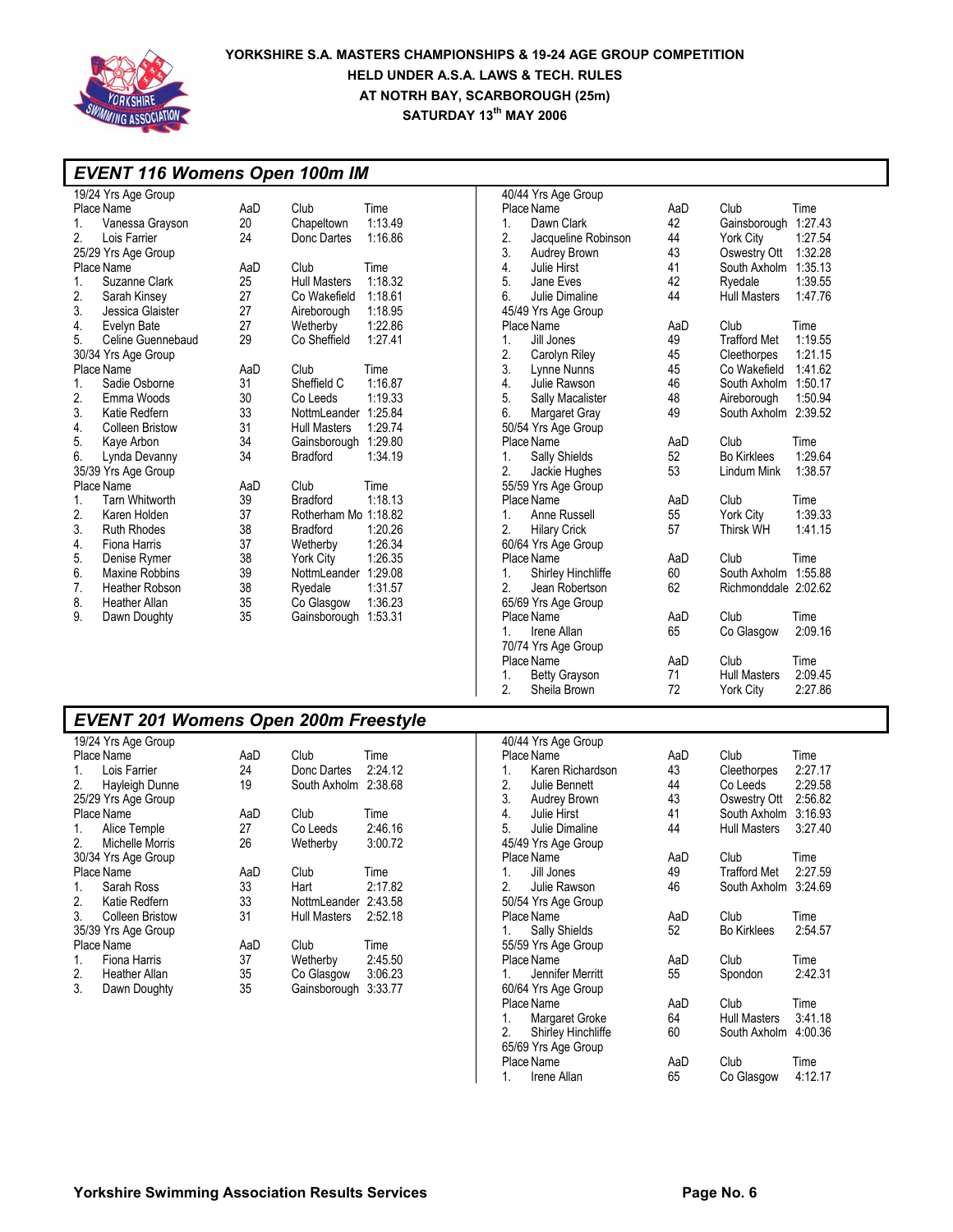

|    | <b>EVENT 202 Mens Open 100m Breaststroke</b> |     |                      |         |    |                     |     |                     |         |
|----|----------------------------------------------|-----|----------------------|---------|----|---------------------|-----|---------------------|---------|
|    | 25/29 Yrs Age Group                          |     |                      |         |    | 50/54 Yrs Age Group |     |                     |         |
|    | Place Name                                   | AaD | Club                 | Time    |    | Place Name          | AaD | Club                | Time    |
|    | <b>Richard Smith</b>                         | 29  | York City            | 1:12.03 |    | Paul Holloway       | 53  | Harrogate           | 1:35.00 |
| 2. | John Major                                   | 27  | South Hunsle         | 1:16.50 |    | 55/59 Yrs Age Group |     |                     |         |
|    | 30/34 Yrs Age Group                          |     |                      |         |    | Place Name          | AaD | Club                | Time    |
|    | Place Name                                   | AaD | Club                 | Time    |    | <b>Brian Taylor</b> | 56  | Doncaster Ma        | 1:25.28 |
|    | Mark Clough                                  | 32  | Stalybridge          | 1:20.46 | 2. | Ray Butters         | 55  | Richmonddale        | 1:30.60 |
| 2. | Steve Morris                                 | 34  | Gainsborough 1:31.40 |         | 3. | Godfrey Green       | 57  | Gainsborough        | 1:31.66 |
|    | 35/39 Yrs Age Group                          |     |                      |         | 4. | Steven Eddison      | 57  | Co Bradford         | 1:48.26 |
|    | Place Name                                   | AaD | Club                 | Time    |    | 60/64 Yrs Age Group |     |                     |         |
|    | <b>Philip Croxall</b>                        | 37  | Colne                | 1:19.18 |    | Place Name          | AaD | Club                | Time    |
|    | 40/44 Yrs Age Group                          |     |                      |         |    | lan Davison         | 63  | South Axholm        | 1:43.64 |
|    | Place Name                                   | AaD | Club                 | Time    |    | 65/69 Yrs Age Group |     |                     |         |
|    | lan Harris                                   | 40  | Wetherby             | 1:17.81 |    | Place Name          | AaD | Club                | Time    |
| 2. | N Svkes                                      | 43  | Thorne               | 1:19.44 |    | <b>Bill Moore</b>   | 69  | Halifax             | 1:36.37 |
| 3. | Andrew Gristwood                             | 42  | Cleethorpes          | 1:25.08 | 2. | Geoffrey Hales      | 67  | <b>Hull Masters</b> | 1:58.44 |
| 4. | Matthew James                                | 40  | Cleethorpes          | 1:26.89 |    | 70/74 Yrs Age Group |     |                     |         |
|    | 45/49 Yrs Age Group                          |     |                      |         |    | Place Name          | AaD | Club                | Time    |
|    | Place Name                                   | AaD | Club                 | Time    |    | Colin Sage          | 70  | <b>Hull Masters</b> | 1:43.84 |
| 1. | Graham Platt                                 | 48  | Stalybridge          | 1:20.24 |    |                     |     |                     |         |
| 2. | Paul Harrisson                               | 47  | Richmonddale 1:24.50 |         |    |                     |     |                     |         |
| 3. | <b>Michael Dawes</b>                         | 47  | Rotherham Mo 1:26.77 |         |    |                     |     |                     |         |

# *EVENT 203 Womens 120+ Yrs 100m Medley Team*

|         | Place Name             | AaD | Club                 | Time    |
|---------|------------------------|-----|----------------------|---------|
| $1_{-}$ | York City Baths Club   | 6   | York City            | 1:07.58 |
| 2.      | Bradford SC            | 6   | Bradford             | 1:12.36 |
| 3.      | Nottingham Leander SC  | 6   | NottmLeander 1:13.73 |         |
| 4.      | South Axholme Sharks S | 6   | South Axholm 1:17.05 |         |

# *EVENT 204 Mens 120+ Yrs 100m Freestyle Team*

| Place Name           | AaD | Club         | Time  |
|----------------------|-----|--------------|-------|
| York City Baths Club | 6   | York City    | 50.65 |
| Nottingham Leander   | 6.  | NottmLeander | 51.31 |
| Stalybridge          | 6.  | Stalybridge  | 51.83 |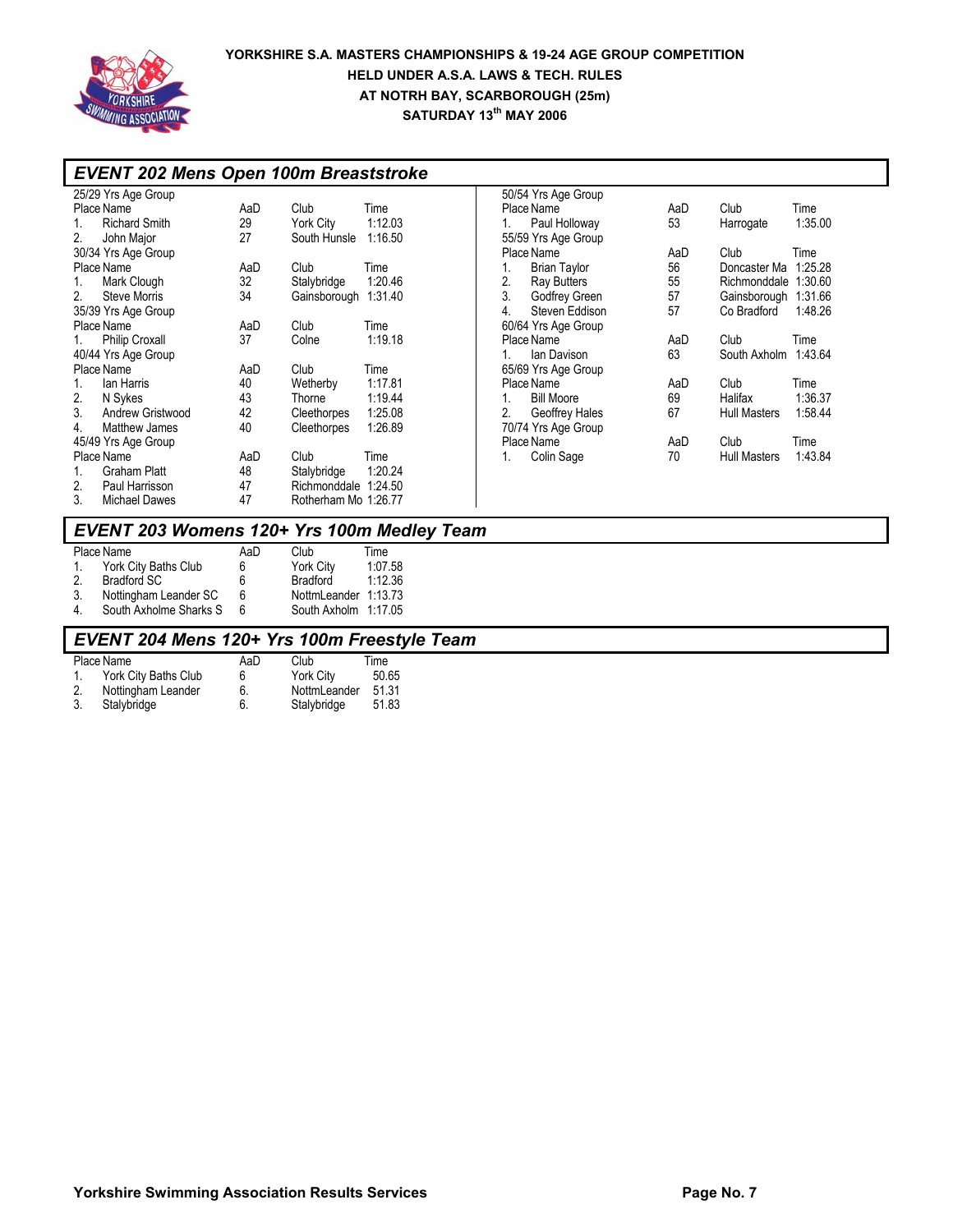

|                                   | <b>EVENT 205 Womens Open 50m Breaststroke</b> |     |                     |                |                  |                      |       |                     |             |
|-----------------------------------|-----------------------------------------------|-----|---------------------|----------------|------------------|----------------------|-------|---------------------|-------------|
|                                   | 19/24 Yrs Age Group                           |     |                     |                | 4.               | Julie Dimaline       | 44    | <b>Hull Masters</b> | 52.13       |
| Place Name<br>AaD<br>Club<br>Time |                                               |     | 5.                  | Alison Halford | 40               | Aireborough          | 55.43 |                     |             |
|                                   | Vanessa Grayson                               | 20  | Chapeltown          | 38.15          |                  | Mandy Lewis          | 42    | South Axholm DQ     | <b>T-1L</b> |
| 2.                                | Hayleigh Dunne                                | 19  | South Axholm        | 42.78          |                  |                      |       |                     |             |
| 3.                                | Leanne Wilson                                 | 24  | Scarborough         | 43.22          |                  | 45/49 Yrs Age Group  |       |                     |             |
|                                   | 25/29 Yrs Age Group                           |     |                     |                |                  | Place Name           | AaD   | Club                | Time        |
|                                   | Place Name                                    | AaD | Club                | Time           | 1.               | Alison Dudley        | 46    | Gainsborough        | 48.05       |
|                                   | Suzanne Clark                                 | 25  | <b>Hull Masters</b> | 40.73          | 2.               | Julie Rawson         | 46    | South Axholm        | 49.41       |
| 2.                                | Jessica Glaister                              | 27  | Aireborough         | 41.07          | 3.               | Sally Macalister     | 48    | Aireborough         | 52.66       |
| 3.                                | Evelyn Bate                                   | 27  | Wetherby            | 43.06          |                  | 50/54 Yrs Age Group  |       |                     |             |
|                                   | 30/34 Yrs Age Group                           |     |                     |                |                  | Place Name           | AaD   | Club                | Time        |
|                                   | Place Name                                    | AaD | Club                | Time           | 1.               | Sally Shields        | 52    | <b>Bo Kirklees</b>  | 42.81       |
| $\mathbf{1}$ .                    | <b>Helen Douthwaite</b>                       | 33  | York City           | 36.80          | 2.               | Jackie Hughes        | 53    | Lindum Mink         | 44.66       |
| 2.                                | Sadie Osborne                                 | 31  | Sheffield C         | 40.77          | 3.               | Barbara Bayes        | 50    | Filey               | 49.97       |
| 3.                                | Kaye Arbon                                    | 34  | Gainsborough        | 45.29          |                  | 55/59 Yrs Age Group  |       |                     |             |
| 4.                                | Lynda Devanny                                 | 34  | <b>Bradford</b>     | 45.44          |                  | Place Name           | AaD   | Club                | Time        |
|                                   | 35/39 Yrs Age Group                           |     |                     |                | 1.               | Jennifer Merritt     | 55    | Spondon             | 40.27       |
|                                   | Place Name                                    | AaD | Club                | Time           | 2.               | <b>Hilary Crick</b>  | 57    | Thirsk WH           | 46.87       |
|                                   | <b>Tarn Whitworth</b>                         | 39  | <b>Bradford</b>     | 40.56          | 3.               | Anne Russell         | 55    | York City           | 46.97       |
| 2.                                | Lynne Dawson                                  | 39  | Chapeltown          | 42.46          | $\overline{4}$ . | Aileen Ibbotson      | 56    | Co Bradford         | 53.01       |
| 3.                                | Denise Rymer                                  | 38  | York City           | 43.73          |                  | 60/64 Yrs Age Group  |       |                     |             |
| 4.                                | <b>Heather Robson</b>                         | 38  | Ryedale             | 43.85          |                  | Place Name           | AaD   | Club                | Time        |
| 5.                                | Maxine Robbins                                | 39  | NottmLeander        | 45.31          |                  | Jean Robertson       | 62    | Richmonddale        | 55.67       |
| 6.                                | Fiona Harris                                  | 37  | Wetherby            | 45.95          |                  | 65/69 Yrs Age Group  |       |                     |             |
| 7.                                | <b>Heather Allan</b>                          | 35  | Co Glasgow          | 46.04          |                  | Place Name           | AaD   | Club                | Time        |
| 8.                                | <b>Helen Plater</b>                           | 39  | South Axholm        | 46.56          |                  | Irene Allan          | 65    | Co Glasgow          | 1:09.74     |
|                                   | 40/44 Yrs Age Group                           |     |                     |                |                  | 70/74 Yrs Age Group  |       |                     |             |
|                                   | Place Name                                    | AaD | Club                | Time           |                  | Place Name           | AaD   | Club                | Time        |
| 1.                                | Jacqueline Robinson                           | 44  | <b>York City</b>    | 43.79          | 1.               | Myrna Taylor         | 73    | Blackpool           | 52.13       |
| 2.                                | Jane Eves                                     | 42  | Ryedale             | 43.82          | 2.               | <b>Betty Grayson</b> | 71    | <b>Hull Masters</b> | 1:04.96     |
| 3.                                | Audrey Brown                                  | 43  | Oswestry Ott        | 51.01          |                  | Sheila Brown         | 72    | York City           | DQ<br>ST-1L |

# *EVENT 206 Mens Open 50m Backstroke*

|                     | 19/24 Yrs Age Group   |     |                 |       |  |  |  |  |  |
|---------------------|-----------------------|-----|-----------------|-------|--|--|--|--|--|
|                     | Place Name            | AaD | Club            | Time  |  |  |  |  |  |
| 1.                  | Peter Kirby           | 21  | Co Bradford     | 36.02 |  |  |  |  |  |
|                     | 25/29 Yrs Age Group   |     |                 |       |  |  |  |  |  |
|                     | Place Name            | AaD | Club            | Time  |  |  |  |  |  |
| 1.                  | <b>Philip Pratt</b>   | 25  | East Leeds      | 28.21 |  |  |  |  |  |
| 2.                  | Gareth Unsworth       | 27  | Stalybridge     | 30.62 |  |  |  |  |  |
|                     | 3. Robert Childs      | 26  | East Leeds      | 31.40 |  |  |  |  |  |
|                     | 30/34 Yrs Age Group   |     |                 |       |  |  |  |  |  |
|                     | Place Name            | AaD | Club            | Time  |  |  |  |  |  |
| 1                   | Steve Lister          | 31  | York City       | 32.27 |  |  |  |  |  |
| 35/39 Yrs Age Group |                       |     |                 |       |  |  |  |  |  |
|                     | Place Name            | AaD | Club            | Time  |  |  |  |  |  |
| 1.                  | <b>Warren Bew</b>     | 35  | Chapeltown      | 32.84 |  |  |  |  |  |
| 2.                  | <b>Bob Whittaker</b>  | 36  | Colne           | 35.52 |  |  |  |  |  |
| 3.                  | John King             | 37  | South Axholm    | 36.69 |  |  |  |  |  |
| 4.                  | John Pickles          | 35  | Skipton         | 37.46 |  |  |  |  |  |
| 5.                  | <b>Matthew Pearce</b> | 37  | NottmLeander    | 42.03 |  |  |  |  |  |
| 6.                  | Darran Fordham        | 39  | South Axholm    | 42.68 |  |  |  |  |  |
|                     | 40/44 Yrs Age Group   |     |                 |       |  |  |  |  |  |
|                     | Place Name            | AaD | Club            | Time  |  |  |  |  |  |
| 1.                  | Andrew Wilson         | 40  | <b>Bradford</b> | 34.84 |  |  |  |  |  |
| 2.                  | Guy Hird              | 41  | Co Lincoln P    | 35.02 |  |  |  |  |  |
| 3.                  | lan Harris            | 40  | Wetherby        | 36.36 |  |  |  |  |  |
|                     |                       |     |                 |       |  |  |  |  |  |

| AaD | Club<br>Time                 |
|-----|------------------------------|
| 46  | 32.26<br><b>Hull Masters</b> |
| 47  | <b>Bradford</b><br>33.53     |
| 48  | 34.78<br>NottmLeander        |
| 49  | South Axholm<br>50.90        |
|     |                              |
| AaD | Club<br>Time                 |
| 53  | 32.22<br>Co Bradford         |
|     | 36.71<br>Derwent Vall        |
|     | <b>DNF</b><br>Stalybridge    |
|     |                              |
| AaD | Club<br>Time                 |
| 55  | 36.44<br>Gainsborough        |
| 59  | 38.60<br>York City           |
|     |                              |
| AaD | Club<br>Time                 |
| 62  | Richmonddale<br>47.70        |
| 63  | South Axholm<br>47.79        |
|     |                              |
| AaD | Club<br>Time                 |
| 66  | 38.21<br>York City           |
| 69  | Halifax<br>45.48             |
| 69  | <b>Hull Masters</b><br>47.89 |
| 67  | <b>Hull Masters</b><br>53.91 |
|     |                              |
| AaD | Club<br>Time                 |
| 70  | 46.12<br>Rotherham Mo        |
| 70  | 50.13<br><b>Hull Masters</b> |
|     |                              |
| AaD | Club<br>Time                 |
| 76  | 53.08<br><b>Grimsby Sant</b> |
|     | 54<br>53                     |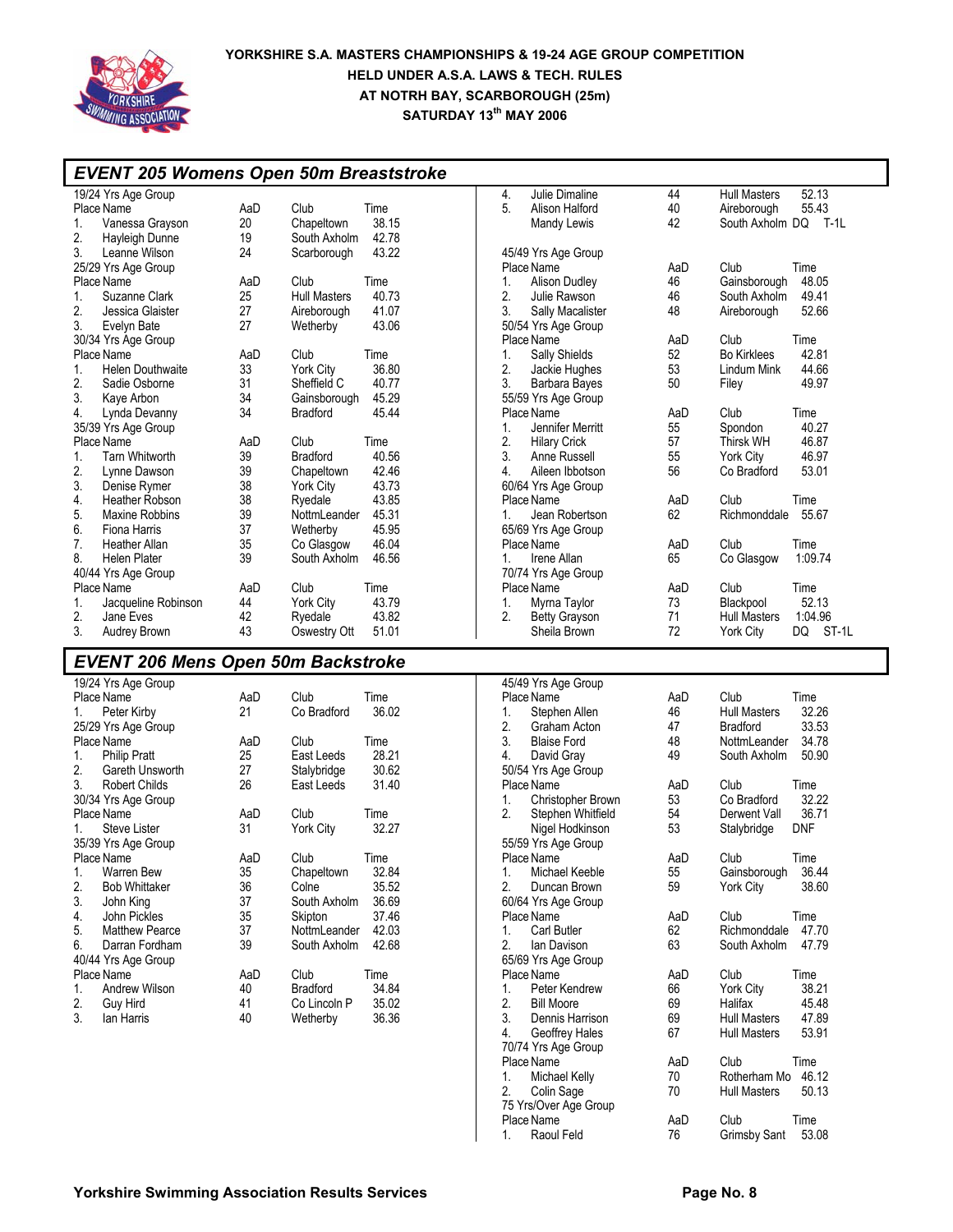

| EVENT 207 Womens 200+ Yrs 100m Medley Team  |     |                      |         |                  |                        |     |                      |             |
|---------------------------------------------|-----|----------------------|---------|------------------|------------------------|-----|----------------------|-------------|
| Place Name                                  | AaD | Club                 | Time    | $\overline{2}$ . | <b>Hull Masters SC</b> | 6   | <b>Hull Masters</b>  | 1:31.58     |
| York City Baths Club<br>1.                  | 6   | York City            | 1:21.82 |                  | Filey                  | 6   | Filey                | SL-2L<br>DQ |
| EVENT 208 Mens 200+ Yrs 100m Freestyle Team |     |                      |         |                  |                        |     |                      |             |
| Place Name                                  | AaD | Club                 | Time    | 4.               | Gainsborough SC        | 6   | Gainsborough         | 57.69       |
| <b>Hull Masters SC</b><br>1.                | 6   | <b>Hull Masters</b>  | 53.91   | 5.               | Stalybridge            | 6   | Stalybridge          | 58.25       |
| 2.<br>York City Baths Club                  | 6   | York City            | 53.92   | 6.               | South Axholme Sharks S | 6   | South Axholm 1:07.09 |             |
| 3.<br><b>Richmond Dales SC</b>              | 6   | Richmonddale         | 56.36   |                  |                        |     |                      |             |
| <b>EVENT 209 Womens Open 100m Butterfly</b> |     |                      |         |                  |                        |     |                      |             |
| 19/24 Yrs Age Group                         |     |                      |         |                  | 35/39 Yrs Age Group    |     |                      |             |
| Place Name                                  | AaD | Club                 | Time    |                  | Place Name             | AaD | Club                 | Time        |
| Lois Farrier<br>1.                          | 24  | Donc Dartes          | 1:11.71 | 1.               | <b>Ruth Rhodes</b>     | 38  | <b>Bradford</b>      | 1:23.19     |
| 25/29 Yrs Age Group                         |     |                      |         | 2.               | <b>Heather Allan</b>   | 35  | Co Glasgow           | 1:40.92     |
| Place Name                                  | AaD | Club                 | Time    |                  | 40/44 Yrs Age Group    |     |                      |             |
| Jessica Glaister<br>1.                      | 27  | Aireborough          | 1:21.61 |                  | Place Name             | AaD | Club                 | Time        |
| 30/34 Yrs Age Group                         |     |                      |         | 1.               | Karen Richardson       | 43  | Cleethorpes          | 1:20.74     |
| Place Name                                  | AaD | Club                 | Time    |                  | 45/49 Yrs Age Group    |     |                      |             |
| Emma Woods                                  | 30  | Co Leeds             | 1:15.47 |                  | Place Name             | AaD | Club                 | Time        |
| 1.                                          |     |                      |         |                  |                        |     |                      |             |
|                                             |     |                      |         | 1.               | Jill Jones             | 49  | <b>Trafford Met</b>  | 1:16.55     |
|                                             |     |                      |         | 2.               | Carolyn Riley          | 45  | Cleethorpes          | 1:21.71     |
|                                             |     |                      |         |                  | 65/69 Yrs Age Group    |     |                      |             |
|                                             |     |                      |         |                  | Place Name             | AaD | Club                 | Time        |
|                                             |     |                      |         | 1.               | Irene Allan            | 65  | Co Glasgow           | 2:34.33     |
| <b>EVENT 210 Mens Open 100m Freestyle</b>   |     |                      |         |                  |                        |     |                      |             |
| 19/24 Yrs Age Group                         |     |                      |         |                  | 40/44 Yrs Age Group    |     |                      |             |
| Place Name                                  | AaD | Club                 | Time    |                  | Place Name             | AaD | Club                 | Time        |
|                                             |     |                      |         |                  |                        |     |                      |             |
| Mark Hepples<br>1.                          | 22  | Scarborough          | 57.25   | 1.               | Andrew Gristwood       | 42  | Cleethorpes          | 1:01.27     |
| 2.<br>Omar Hussain                          | 20  | Co Bradford          | 57.74   | 2.               | Stuart Hoyle           | 40  | Co Leeds             | 1:03.22     |
| 3.<br>Adam Harvey                           | 22  | Scarborough          | 59.39   | 3.               | <b>Stewart Rowe</b>    | 44  | Filey                | 1:03.35     |
| Adam Plowman<br>4.                          | 20  | York City            | 1:00.46 | 4.               | Paul Gibbs             | 40  | York City            | 1:03.42     |
| 5.<br><b>Martin Nunns</b>                   | 19  | Co Wakefield         | 1:02.19 | 5.               | Richard Cafferata      | 42  | Gainsborough 1:04.72 |             |
| 25/29 Yrs Age Group                         |     |                      |         | 6.               | Matthew James          | 40  | Cleethorpes          | 1:08.91     |
| Place Name                                  | AaD | Club                 | Time    |                  | 45/49 Yrs Age Group    |     |                      |             |
| <b>Philip Pratt</b><br>1.                   | 25  | East Leeds           | 55.50   |                  | Place Name             | AaD | Club                 | Time        |
|                                             |     |                      |         |                  |                        |     |                      |             |
| 2.<br><b>Richard Smith</b>                  | 29  | York City            | 57.70   | 1.               | <b>Robert Lucas</b>    | 45  | <b>Hull Masters</b>  | 58.98       |
| 3.<br>John Major                            | 27  | South Hunsle         | 58.98   | 2.               | lan Harman             | 47  | <b>Hull Masters</b>  | 1:04.72     |
| 4.<br>Ed Turley                             | 26  | <b>York City</b>     | 1:01.51 | 3.               | David Smith            | 45  | Rotherham Mo 1:05.35 |             |
| 5.<br>Paul Wainwright                       | 28  | <b>York City</b>     | 1:02.06 | 4.               | Paul Harrisson         | 47  | Richmonddale 1:06.55 |             |
| 30/34 Yrs Age Group                         |     |                      |         | 5.               | <b>Kevin Devine</b>    | 49  | Richmonddale 1:14.08 |             |
| Place Name                                  | AaD | Club                 | Time    | 6.               | Kevin Dunne            | 49  | South Axholm 1:21.29 |             |
| David Cuthbert<br>1.                        | 31  | Donc Dartes          | 1:01.03 | 7.               | David Gray             | 49  | South Axholm 1:35.54 |             |
| 2.<br>Mark Clough                           | 32  | Stalybridge          | 1:02.40 |                  | 50/54 Yrs Age Group    |     |                      |             |
|                                             |     |                      |         |                  |                        |     |                      |             |
| 3.<br>Darren Binks                          | 32  | <b>Inirsk WH</b>     | 1:04.70 |                  | Place Name             | AaD | Club                 | Time        |
| 35/39 Yrs Age Group                         |     |                      |         | 1.               | Derek Lloyd            | 51  | Stalybridge          | 1:16.83     |
| Place Name                                  | AaD | Club                 | Time    |                  | 55/59 Yrs Age Group    |     |                      |             |
| <b>Wayne Stott</b><br>1.                    | 35  | NottmLeander         | 59.13   |                  | Place Name             | AaD | Club                 | Time        |
| 2.<br><b>Richard Thraves</b>                | 38  | Filey                | 1:02.51 | 1.               | <b>Ray Butters</b>     | 55  | Richmonddale 1:08.55 |             |
| 3.<br><b>Philip Croxall</b>                 | 37  | Colne                | 1:03.45 | 2.               | Paul Fletcher          | 55  | Co Leeds             | 1:22.84     |
| Warren Bew<br>4.                            | 35  | Chapeltown           | 1:03.66 | 3.               | Steven Eddison         | 57  | Co Bradford          | 1:25.72     |
| John Pickles<br>5.                          | 35  | Skipton              | 1:07.46 |                  | 65/69 Yrs Age Group    |     |                      |             |
|                                             |     |                      |         |                  |                        |     |                      |             |
| 6.<br>John King                             | 37  | South Axholm 1:07.80 |         |                  | Place Name             | AaD | Club                 | Time        |
| 7.<br>Darran Fordham                        | 39  | South Axholm 1:14.44 |         | 1.               | Dennis Harrison        | 69  | <b>Hull Masters</b>  | 1:26.20     |
| 8.<br><b>Matthew Pearce</b>                 | 37  | NottmLeander 1:16.67 |         | 2.               | <b>Bill Preston</b>    | 66  | Darlington M         | 1:42.07     |
|                                             |     |                      |         |                  | 70/74 Yrs Age Group    |     |                      |             |
|                                             |     |                      |         |                  | Place Name             | AaD | Club                 | Time        |
|                                             |     |                      |         | $\mathbf{1}$ .   | Alan Clarkson          | 70  | York City            | 1:18.25     |
|                                             |     |                      |         | 2.               | Colin Sage             | 70  | <b>Hull Masters</b>  | 1:26.51     |
|                                             |     |                      |         | 3.               | <b>Michael Kelly</b>   | 70  | Rotherham Mo 1:39.91 |             |
|                                             |     |                      |         |                  |                        |     |                      |             |
|                                             |     |                      |         |                  | 75 Yrs/Over Age Group  |     |                      |             |

Place Name **AaD** Club Time Place Name **1. AaD** Club Time<br>1. Raoul Feld 76 Grimsby Sant 1:43.91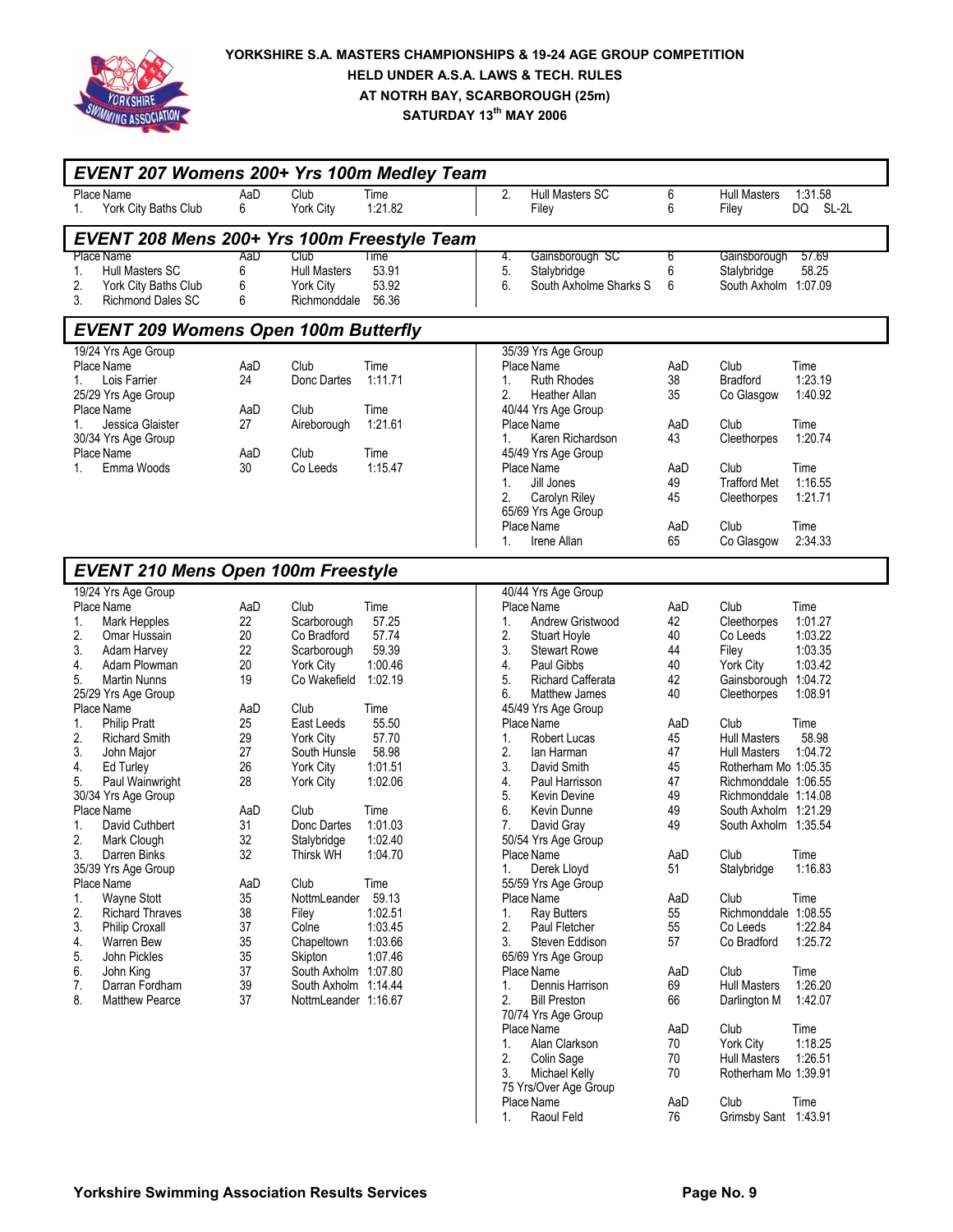

### *EVENT 211 Womens Open 50m Freestyle*  19/24 Yrs Age Group Place Name  $\begin{array}{ccc} 1. & 1. & 1. & 1. \\ 1. & 1. & 1. & 1. \\ 1. & 1. & 1. & 1. \\ 1. & 1. & 1. & 1. \\ 1. & 1. & 1. & 1. \\ 1. & 1. & 1. & 1. \\ 1. & 1. & 1. & 1. \\ 1. & 1. & 1. & 1. \\ 1. & 1. & 1. & 1. \\ 1. & 1. & 1. & 1. \\ 1. & 1. & 1. & 1. \\ 1. & 1. & 1. & 1. \\ 1. & 1. & 1.$ 1. Vanessa Grayson 20 Chapeltown 30.56 Rotherham Mo 3. Hayleigh Dunne 19 South Axholm 32.37<br>4. Leanne Wilson 24 Scarborough 34.44 4. Leanne Wilson 24 Scarborough 25/29 Yrs Age Group Place Name  $\begin{array}{ccc} \text{Place Name} & \text{AaD} & \text{Club} & \text{Time} \\ 1. & \text{Suzanne Clark} & 25 & \text{Hull Masters} & 31.00 \end{array}$ 1. Suzanne Clark 25 Hull Masters 31.00<br>2. Celine Guennebaud 29 Co Sheffield 33.15 Celine Guennebaud 29 Co Sheffield 33.15<br>Alice Temple 27 Co Leeds 34.46 3. Alice Temple 30/34 Yrs Age Group Place Name **AaD** Club Time<br>1. Allyson Lister 31 York City 31.46 1. Allyson Lister 31 York City 31.46 2. Sadie Osborne 31 Sheffield C 32.56 3. Emma Woods 35/39 Yrs Age Group Place Name  $A$ aD Club Time<br>1. Lynne Dawson 39 Chapeltown 31.46 Lynne Dawson 39 Chapelto<br>
1. Tarn Whitworth 39 Bradford 2. Tarn Whitworth 39 Bradford 32.44 Ruth Rhodes 4. Tracy Gorst 38 Trafford Met 33.13 5. Denise Rymer 38 York City 33.84 Penny Coldbeck 35 Ryedale 34.18<br>Fiona Harris 37 Wetherby 34.92 7. Fiona Harris 37 Wetherby 34.92 8. Helen Plater 1988 South Axholm 35.80<br>Maxine Robbins 39 NottmLeander 36.21 9. Maxine Robbins 39 NottmLeander 36.21<br>10. Maggie Evans 39 Bradford 36.27 Maggie Evans 11. Heather Robson 38 Ryedale 36.33 12. Heather Allan 35<br>
Dawn Doughty 35 13. Dawn Doughty 35 Gainsborough 44.93

|    | 40/44 Yrs Age Group  |     |                     |       |
|----|----------------------|-----|---------------------|-------|
|    | Place Name           | AaD | Club                | Time  |
| 1. | Liz Mcintosh         | 42  | Harrogate           | 33.05 |
| 2. | Jacqueline Robinson  | 44  | York City           | 34.63 |
| 3. | Julie Hirst          | 41  | South Axholm        | 35.34 |
| 4. | Audrey Brown         | 43  | Oswestry Ott        | 35.42 |
| 5. | Dawn Clark           | 42  | Gainsborough        | 35.56 |
| 6. | Jane Eves            | 42  | Ryedale             | 38.56 |
| 7. | Mandy Lewis          | 42  | South Axholm        | 40.92 |
| 8. | Alison Halford       | 40  | Aireborough         | 47.20 |
|    | 45/49 Yrs Age Group  |     |                     |       |
|    | Place Name           | AaD | Club                | Time  |
| 1. | Berry Wilson         | 46  | Spondon             | 31.18 |
| 2. | Alison Dudley        | 46  | Gainsborough        | 36.64 |
| 3. | Lynne Nunns          | 45  | Co Wakefield        | 39.63 |
| 4. | Julie Rawson         | 46  | South Axholm        | 41.80 |
| 5. | Sally Macalister     | 48  | Aireborough         | 43.06 |
| 6. | Margaret Gray        | 49  | South Axholm        | 58.05 |
|    | 50/54 Yrs Age Group  |     |                     |       |
|    | Place Name           | AaD | Club                | Time  |
| 1. | Sally Shields        | 52  | <b>Bo Kirklees</b>  | 36.10 |
| 2. | Barbara Bayes        | 50  | Filey               | 38.82 |
|    | 55/59 Yrs Age Group  |     |                     |       |
|    | Place Name           | AaD | Club                | Time  |
| 1. | Carol Brown          | 59  | <b>York City</b>    | 38.17 |
| 2. | Anne Russell         | 55  | York City           | 38.38 |
| 3. | Aileen Ibbotson      | 56  | Co Bradford         | 44.73 |
|    | 60/64 Yrs Age Group  |     |                     |       |
|    | Place Name           | AaD | Club                | Time  |
| 1. | Margaret Groke       | 64  | <b>Hull Masters</b> | 43.22 |
| 2. | Shirley Hinchliffe   | 60  | South Axholm        | 43.72 |
| 3. | Gill Vinten          | 60  | Filey               | 44.39 |
| 4. | Jean Robertson       | 62  | Richmonddale        | 47.25 |
|    | 65/69 Yrs Age Group  |     |                     |       |
|    | Place Name           | AaD | Club                | Time  |
| 1. | Irene Allan          | 65  | Co Glasgow          | 55.13 |
|    | 70/74 Yrs Age Group  |     |                     |       |
|    | Place Name           | AaD | Club                | Time  |
| 1. | <b>Betty Grayson</b> | 71  | <b>Hull Masters</b> | 55.23 |
| 2. | Sheila Brown         | 72  | <b>York City</b>    | 57.10 |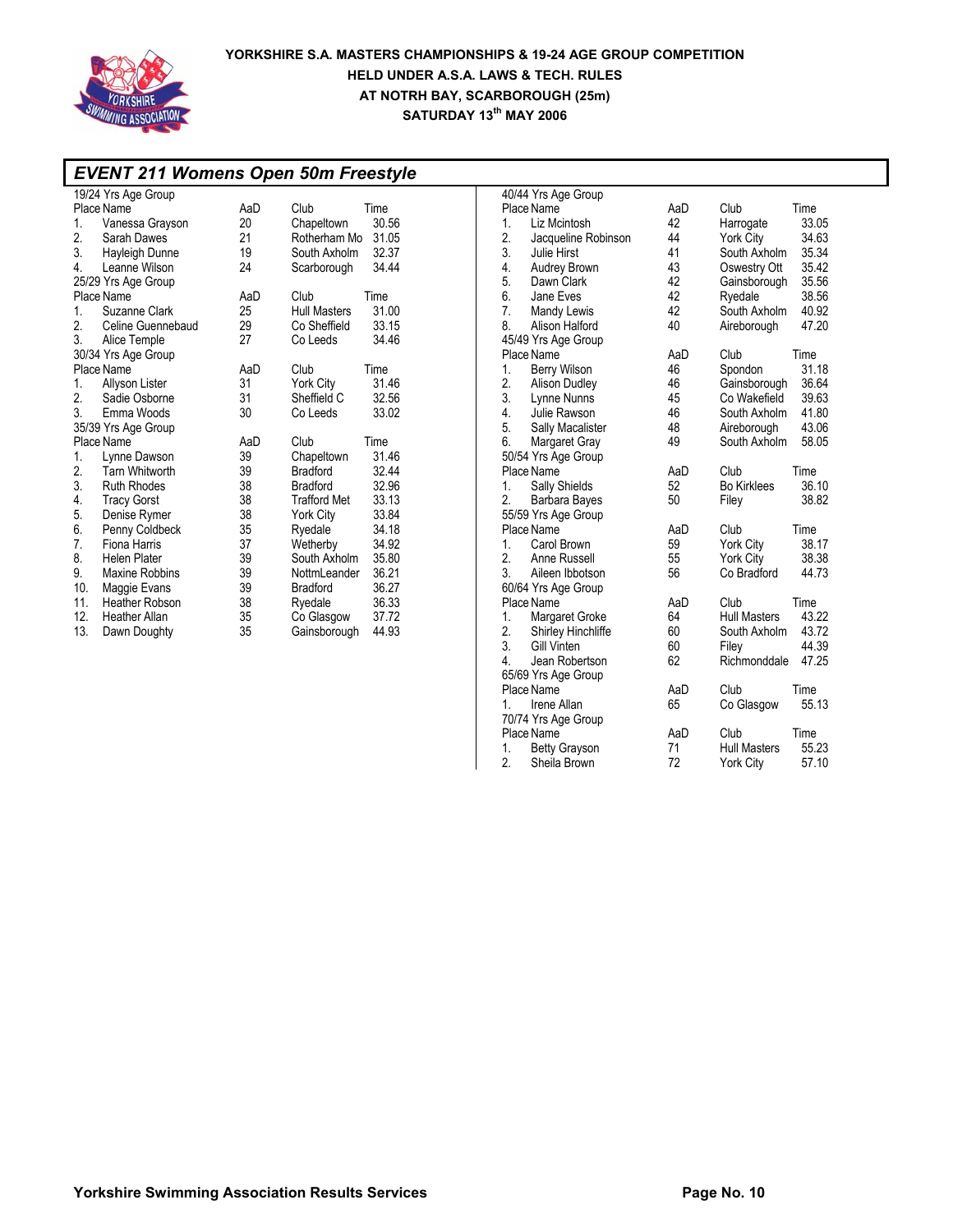

### **YORKSHIRE S.A. MASTERS CHAMPIONSHIPS & 19-24 AGE GROUP COMPETITION HELD UNDER A.S.A. LAWS & TECH. RULES AT NOTRH BAY, SCARBOROUGH (25m) SATURDAY 13<sup>th</sup> MAY 2006**

| <b>EVENT 212 Mens Open 50m Butterfly</b>             |          |                              |                |                                                       |          |                              |                 |
|------------------------------------------------------|----------|------------------------------|----------------|-------------------------------------------------------|----------|------------------------------|-----------------|
| 19/24 Yrs Age Group                                  |          |                              |                | 45/49 Yrs Age Group                                   |          |                              |                 |
| Place Name                                           | AaD      | Club                         | Time           | Place Name                                            | AaD      | Club                         | Time            |
| Omar Hussain<br>1.                                   | 20       | Co Bradford                  | 28.95          | 1.<br>Robert Lucas                                    | 45       | <b>Hull Masters</b>          | 30.33           |
| 2.<br>Adam Plowman                                   | 20       | <b>York City</b>             | 32.35          | 2.<br>Paul Omerod                                     | 48       | Co Wakefield                 | 30.66           |
| 25/29 Yrs Age Group                                  |          |                              |                | 3.<br>lan Harman                                      | 47       | <b>Hull Masters</b>          | 31.22           |
| Place Name                                           | AaD      | Club                         | Time           | 4.<br><b>Blaise Ford</b>                              | 48       | NottmLeander                 | 31.43           |
| <b>Robert Childs</b><br>1.                           | 26       | East Leeds                   | 28.32          | 5.<br>Mike Sloan                                      | 47       | Gainsborough                 | 32.32           |
| 2.<br><b>Richard Smith</b>                           | 29       | <b>York City</b>             | 28.70          | 6.<br>Graham Platt                                    | 48       | Stalybridge                  | 32.54           |
| 3.<br>Gareth Unsworth                                | 27       | Stalybridge                  | 29.94          | 7.<br>Graham Acton                                    | 47       | <b>Bradford</b>              | 33.86           |
| Paul Wainwright<br>4.                                | 28       | <b>York City</b>             | 31.49          | 50/54 Yrs Age Group                                   |          |                              |                 |
| 30/34 Yrs Age Group                                  |          |                              |                | Place Name                                            | AaD      | Club                         | Time            |
| Place Name                                           | AaD      | Club                         | Time           | Christopher Brown<br>1.                               | 53       | Co Bradford                  | 30.96           |
| David Cuthbert<br>1.                                 | 31       | Donc Dartes                  | 30.64          | 2.<br>Malcolm Clark                                   | 50       | Co Leeds                     | 34.21           |
| 2.<br><b>Steve Lister</b>                            | 31       | <b>York City</b>             | 31.77          | 3.<br>Stephen Whitfield                               | 54       | Derwent Vall                 | 35.54           |
| 3.<br>Darren Binks                                   | 32       | Thirsk WH                    | 32.38          | 4.<br>Stephen Cooper                                  | 50       | <b>Hull Masters</b>          | 37.57           |
| 35/39 Yrs Age Group                                  |          |                              |                | 5.<br>Derek Lloyd                                     | 51       | Stalybridge                  | 40.37           |
| Place Name                                           | AaD      | Club                         | Time           | 6.<br>Paul Holloway                                   | 53       | Harrogate                    | 44.70           |
| lan Schora<br>1.                                     | 35       | Stalybridge                  | 31.60          | 55/59 Yrs Age Group                                   |          |                              |                 |
| 2.<br><b>Richard Thraves</b>                         | 38       | Filey                        | 32.69          | Place Name                                            | AaD      | Club                         | Time            |
| 3.<br><b>Wayne Stott</b><br><b>Bob Whittaker</b>     | 35<br>36 | NottmLeander<br>Colne        | 32.86<br>33.17 | Duncan Brown<br>1.                                    | 59<br>56 | York City<br>Doncaster Ma    | 35.57<br>35.81  |
| 4.                                                   | 37       |                              | 33.34          | 2.<br><b>Brian Taylor</b><br>3.<br><b>Ray Butters</b> | 55       |                              | 36.87           |
| 5.<br>Chris Sheppard                                 | 39       | NottmLeander<br>South Axholm | 39.19          | 4.<br>Michael Keeble                                  | 55       | Richmonddale<br>Gainsborough | 36.99           |
| 6.<br>Darran Fordham<br>40/44 Yrs Age Group          |          |                              |                | 5.<br>Godfrey Green                                   | 57       | Gainsborough                 | 40.46           |
| Place Name                                           | AaD      | Club                         | Time           | 6.<br>Paul Fletcher                                   | 55       | Co Leeds                     | 45.77           |
| Paul Gibbs<br>1.                                     | 40       | York City                    | 31.52          | 60/64 Yrs Age Group                                   |          |                              |                 |
| 2.<br><b>Stewart Rowe</b>                            | 44       | Filey                        | 31.97          | Place Name                                            | AaD      | Club                         | Time            |
| 3.<br>Michael Pepper                                 | 42       | Rotherham Mo 32.52           |                | Carl Butler<br>1.                                     | 62       | Richmonddale                 | 41.35           |
| lan Harris<br>4.                                     | 40       | Wetherby                     | 33.03          | 65/69 Yrs Age Group                                   |          |                              |                 |
| 5.<br>Duncan Pears                                   | 43       | Thirsk WH                    | 33.05          | Place Name                                            | AaD      | Club                         | Time            |
| 6.<br><b>Richard Rymer</b>                           | 42       | York City                    | 33.15          | 1.<br>Dennis Harrison                                 | 69       | <b>Hull Masters</b>          | 43.07           |
| 7.<br>Jari Goddard                                   | 43       | Gainsborough                 | 33.58          | 70/74 Yrs Age Group                                   |          |                              |                 |
| 8.<br>Guy Hird                                       | 41       | Co Lincoln P                 | 34.37          | Place Name                                            | AaD      | Club                         | Time            |
| 9.<br>Andrew Wilson                                  | 40       | <b>Bradford</b>              | 34.49          | 1.<br>Colin Sage                                      | 70       | <b>Hull Masters</b>          | 48.41           |
|                                                      |          |                              |                |                                                       |          |                              |                 |
| <b>EVENT 213 Womens 160+ Yrs 100m Freestyle Team</b> |          |                              |                |                                                       |          |                              |                 |
| Place Name                                           | AaD      | Club                         | Time           | Gainsborough SC<br>2.                                 | 6        | Gainsborough 1:08.51         |                 |
| York City Baths Club<br>1.                           | 6        | York City                    | 1:04.12        | 3.<br>South Axholme Sharks S                          | 6        | South Axholm 1:19.60         |                 |
| EVENT 214 Mens 160+ Yrs 100m Medley Team             |          |                              |                |                                                       |          |                              |                 |
| Place Name                                           | AaD      | Club                         | Time           | Nottingham Leander<br>2.                              | 6        | NottmLeander 1:02.53         |                 |
| York City Baths Club<br>1.                           | 6        | <b>York City</b>             | 58.71          | 3.<br>Gainsborough SC                                 | 6        | Gainsborough 1:02.71         |                 |
| 2.<br>Stalybridge                                    | 6.       | Stalybridge                  | 59.40          |                                                       |          |                              |                 |
| EVENT 215 Womens Open 100m Backstroke                |          |                              |                |                                                       |          |                              |                 |
| 19/24 Yrs Age Group                                  |          |                              |                | 35/39 Yrs Age Group                                   |          |                              |                 |
| Place Name                                           | AaD      | Club                         | Time           | Place Name                                            | AaD      | Club                         | Time            |
| Vanessa Grayson<br>1.                                | 20       | Chapeltown                   | 1:15.66        | Karen Holden<br>1.                                    | 37       | Rotherham Mo 1:17.68         |                 |
| 25/29 Yrs Age Group                                  |          |                              |                | 2.<br><b>Tracy Gorst</b>                              | 38       | <b>Trafford Met</b>          | 1:17.84         |
| Place Name                                           | AaD      | Club                         | Time           | 3.<br>Anna Nicholson                                  | 36       | York City                    | 1:25.08         |
| Jessica Glaister<br>1.                               | 27       | Aireborough                  | 1:22.75        | 4.<br>Lynne Dawson                                    | 39       | Chapeltown                   | 1:25.57         |
| 30/34 Yrs Age Group                                  |          |                              |                | 5.<br>Maggie Evans                                    | 39       | <b>Bradford</b>              | 1:31.31         |
| Place Name                                           | AaD      | Club                         | Time           | Dawn Doughty<br>6.                                    | 35       | Gainsborough 2:01.32         |                 |
| Allyson Lister<br>1.                                 | 31       | York City                    | 1:18.51        | 40/44 Yrs Age Group                                   |          |                              |                 |
| 2.<br>Sadie Osborne                                  | 31       | Sheffield C                  | 1:20.09        | Place Name                                            | AaD      | Club                         | Time            |
| 3.<br>Katie Redfern                                  | 33       | NottmLeander 1:26.30         |                | Julie Bennett<br>1.                                   | 44       | Co Leeds                     | 1:17.90         |
| 4.<br><b>Colleen Bristow</b>                         | 31       | Hull Masters                 | 1:31.54        | 45/49 Yrs Age Group                                   |          |                              |                 |
|                                                      |          |                              |                | Place Name                                            | AaD      | Club<br>Spondon              | Time<br>1:18.46 |
|                                                      |          |                              |                | Berry Wilson<br>1.<br>2.<br>Alison Dudley             | 46<br>46 | Gainsborough 1:33.70         |                 |
|                                                      |          |                              |                | 50/54 Yrs Age Group                                   |          |                              |                 |
|                                                      |          |                              |                | Place Name                                            | AaD      | Club                         | Time            |
|                                                      |          |                              |                |                                                       |          |                              |                 |

1. Jackie Hughes 53 Lindum Mink 1:43.66